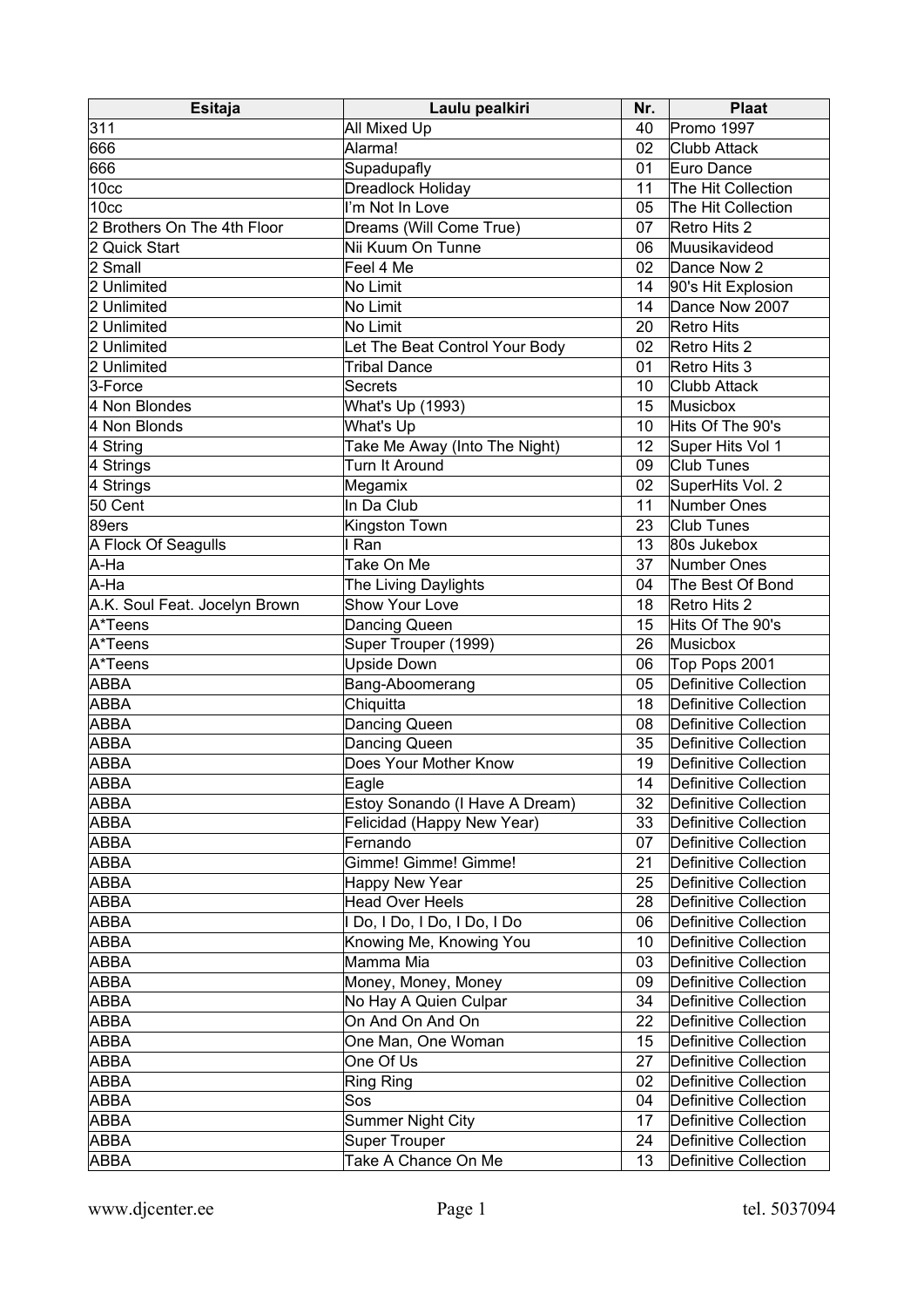| <b>ABBA</b>                       | <b>Thank You For The Music</b>  | 16               | Definitive Collection |
|-----------------------------------|---------------------------------|------------------|-----------------------|
| <b>ABBA</b>                       | That's Me                       | 11               | Definitive Collection |
| <b>ABBA</b>                       | The Day Before You Came         | 29               | Definitive Collection |
| <b>ABBA</b>                       | The Name Of The Game            | 12 <sup>12</sup> | Definitive Collection |
| <b>ABBA</b>                       | The Winner Takes It All         | 23               | Definitive Collection |
| <b>ABBA</b>                       | <b>Under Attack</b>             | 30               | Definitive Collection |
| <b>ABBA</b>                       | <b>Voulez Vous</b>              | 20               | Definitive Collection |
| <b>ABBA</b>                       | Waterloo                        | 01               | Definitive Collection |
| <b>ABBA</b>                       | When All Is Said And Done       | 26               | Definitive Collection |
| <b>ABBA</b>                       | When I Kissed The Teacher       | 31               | Definitive Collection |
| <b>ABBA</b>                       | Take A Chance On Me             | 12 <sup>12</sup> | The Hit Collection    |
| <b>ABC</b>                        | The Look Of Love                | 10               | Best Of The 80's      |
| <b>ABC</b>                        | The Look Of Love                | 10               | Hits Of The 80's      |
| Absolute Beginner                 | Liebeslied (1998)               | 22               | Musicbox              |
| Ace Of Base                       | <b>All That She Wants</b>       | 02               | 90's Hit Explosion    |
| Ace Of Base                       | All That She Wants              | 04               | Hits Of The 90's      |
| Activ                             | Superstar                       | 11               | Dance Now 2           |
| Activ-8                           | Take My Breathe Away            | 05               | Tuning Hitz 2         |
| Activate                          | Save Me                         | 08               | Euro Dance            |
| Activate                          | Save Me                         | 17               | Italian Chart 2004    |
| Ago Feat. Gigi                    | Put On Your Red Shose           | 15               | Super Hits Vol 1      |
| Akcent                            | King Of Disco                   | 08               | Dance Now 2           |
| Alan Master T                     | People Hold On                  | 20               | Club Tunes            |
| <b>Alanis Morissette</b>          | Ironic                          | 27               | Number Ones           |
| Albert One                        | Mandy                           | 05               | Italian Chart 2004    |
| Alcazar                           | Crying At The Discoteque (2001) | 31               | Musicbox              |
| Alex Gaudino feat. Crystal Waters | <b>Destination Calabria</b>     | 01               | Club Tunes            |
| alice cooper                      | School's Out                    | 09               | The Hit Collection    |
| Alice Cooper                      | <b>Under My Wheels</b>          | 05               | Let It Rock           |
| Alicia Bridges                    | I Love The Night Life           | 08               | Disco Inferno         |
| <b>Allstars</b>                   | <b>Best Friends</b>             | 07               | Top Pops 2001         |
| Anaconda                          | You, You, You                   | 23               | Muusikavideod         |
| Animotion                         | Obsession                       | 14               | Promo 80 Vol.2        |
| Ann Lee                           | 2 Times                         | 07               | 90's Hit Explosion    |
| Ann Lee                           | 2 Times                         | 09               | Retro Hits            |
| Ann Lee                           | Voices                          | 15               | Retro Hits 3          |
| Ann Lee                           | 2 Times                         | 02               | Italian Chart 2004    |
| Ann Lee                           | Voices                          | 21               | Italian Chart 2004    |
| Antibazz Vs. Deep Melange         | <b>Wonderuful Life</b>          | 10               | Dance Now 2007        |
| <b>April Frost</b>                | Every Day                       | 12               | Muusikavideod 2       |
| Aqua                              | <b>Barbie Girl</b>              | 18               | 90's Hit Explosion    |
| Aqua                              | <b>Barbie Girl</b>              | 05               | Hits Of The 90's      |
| Aqua                              | Barbie Girl (1997)              | 19               | Musicbox              |
| Arabesque                         | Andy Mein Freund                | 26               | Complete History      |
| Arabesque                         | Japan Ist Weit                  | 27               | Complete History      |
| Arabesque                         | Marigot Bay                     | 25               | Complete History      |
| Arabesque                         | Take Me, Don't Break Me         | 24               | Complete History      |
| <b>Architechs</b>                 | Show Me The Money               | 13               | Top Pops 2001         |
| <b>Armand Van Helden</b>          | The Funk Phenomena              | 19               | Retro Hits            |
| Armin Van Buuren Pres. Perpeteus  | The Sound Of Goodbye            | 18               | SuperHits Vol. 2      |
| Arnold Oksmaa & Brassmans         | Lahkuminek                      | 17               | Muusikavideod         |
| Ashanti                           | Foolish                         | 15               | Number Ones           |
| Ashanti Feat. Ja Rule             | Happy (2002)                    | 37               | Musicbox              |
| Aswad                             | Shine                           | 13               | Hits Of The 90's      |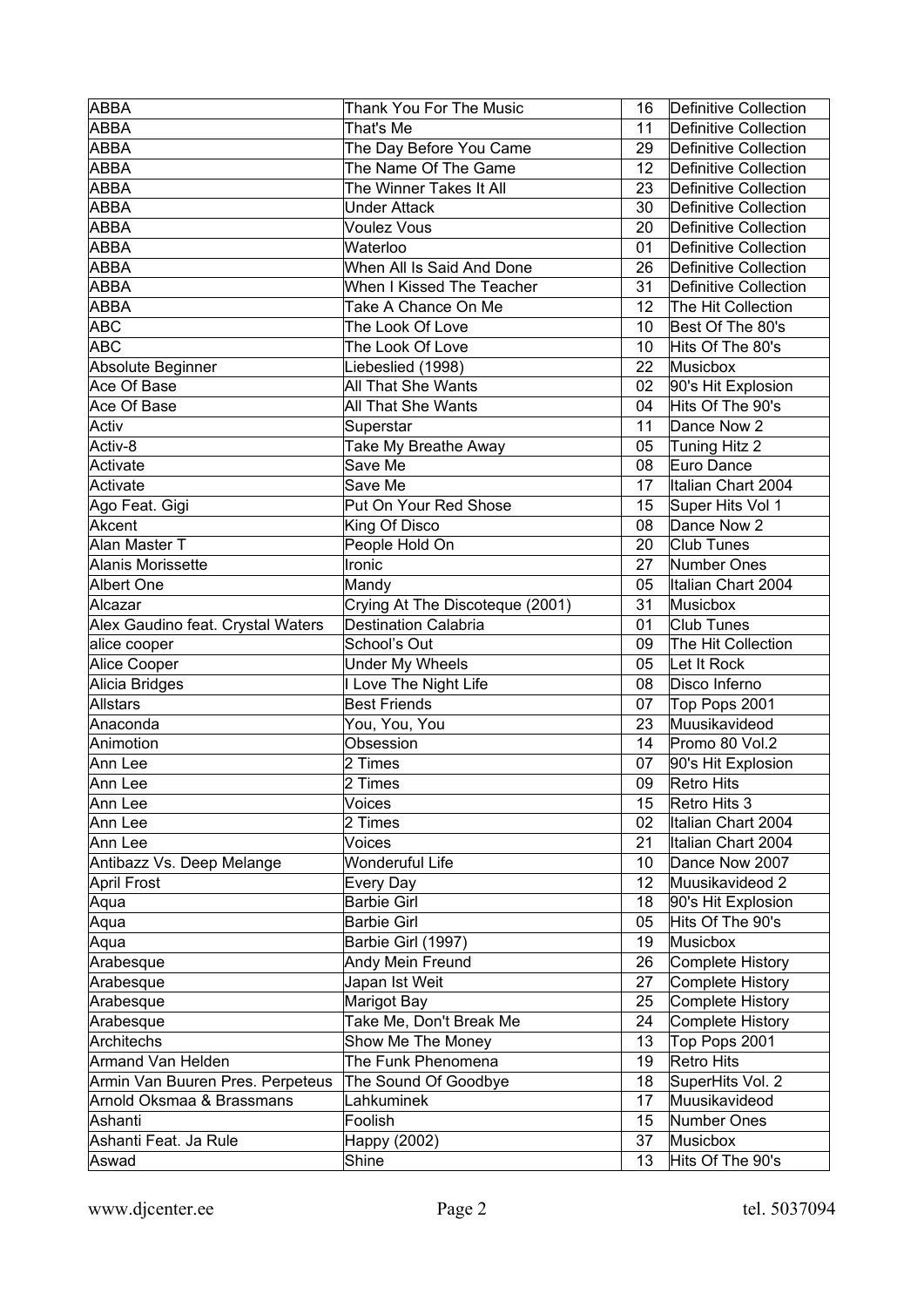| B-Jeans                                               | Varjude Mäng                          | 09              | Muusikavideod 2        |
|-------------------------------------------------------|---------------------------------------|-----------------|------------------------|
| B.G. The Prince Og Rap                                | The Colour Of My Dremas               | 14              | Hit Clips 90's         |
| Baccara                                               | Yes Sir, I Can Boogie                 | 07              | Disco Inferno          |
| <b>Bachman Turner Overdrive</b>                       | You Ain't Seen Nothing Yet            | 15              | Let It Rock            |
| <b>Backstreet Boys</b>                                | I'll Never Break Your Heart (1996)    | 18              | Musicbox               |
| <b>Backstreet Boys</b>                                | Quit Playing Games (With My Heart)    | 12              | Promo 1997             |
| <b>Bad Boys Blue</b>                                  | A Train To Nowhere                    | 06              | Retro Hits 2           |
| <b>Bad Boys Blue</b>                                  | I Wanna Hear You Heartbeat            | 07              | Retro Hits 3           |
| Bananarama                                            | Move In My Direction                  | 08              | Pioneer 7              |
| Bananarama                                            | Venus                                 | 03              | Promo 80 Vol.1         |
| Bananarama With Fun Boy Three                         | <b>Really Saying Something</b>        | 14              | 80s Jukebox            |
| Bangles, The                                          | Eternal Flame (1988)                  | 04              | Musicbox               |
| <b>Barclay James Harvest</b>                          | Capricorn (1979)                      | 01              | Musicbox               |
| <b>Bass Bumpers</b>                                   | The Music's Got Me                    | 09              | Clubb Attack           |
| <b>Bass Bumpers</b>                                   | The Music's Got Me                    | 09              | Euro Dance             |
| <b>Basto</b>                                          | Rock With You                         | 04              | Dance Now 2007         |
| Beach Boys, The                                       | Kokomo                                | 20              | Promo 80 Vol.1         |
| Beastie Boys                                          | Fight For Your Right                  | 35              | Number Ones            |
| Beatfreakz                                            | Somebody's Watching Me                | 05              | Annual 2007            |
| Beatfreakz                                            | Superfreak                            | 14              | Annual 2007            |
| Benassi Bros.                                         | Illusion                              | 18              | Italian Chart 2004     |
| Benny Benassi                                         | Abel To Love                          | 01              | SuperHits Vol. 2       |
| Benny Benassi                                         | Satisfaction (Mokka's)                | 37              | Italian Chart 2004     |
|                                                       | Able To Love                          | 10              | Italian Chart 2004     |
| Benny Benassi                                         |                                       |                 |                        |
| <b>Big Country</b>                                    | Look Away                             | 06              | Best Of The 80's       |
| Big Country                                           | Look Away                             | 06              | Hits Of The 80's       |
| <b>Billie Myers</b>                                   | <b>Kiss The Rain</b>                  | 13              | Best Of The 90's       |
| <b>Billie Myers</b>                                   | Kiss The Rain                         | 13              | Hits Of The 90's Vol.2 |
| <b>Billy Ocean</b>                                    | Love Really Hurts Without You         | 13              | Disco Inferno          |
| Billy Ocean                                           | Caribbean Queen                       | 18              | Promo 80 Vol.1         |
| Billy Ocean                                           | Get Outta My Dreams, Get Into My Car  | 04              | Promo 80 Vol.2         |
| <b>Black Box</b>                                      | Ride On Time                          | 11              | Retro Hits             |
| Black Box                                             | Native New Yorker (Lelewel Blue Note) | 34              | Italian Chart 2004     |
| Black Eyed Peas                                       | My Humps                              | 03              | Number Ones            |
| Blackout All-Stars, The                               | I Like It Like That                   | 23              | Promo 1997             |
| Blacky                                                | Ja Põleb Maa                          | 03              | Muusikavideod 2        |
| Blacky                                                | Vaata Vaid Mu Poole                   | 21              | Muusikavideod 2        |
| Blind                                                 | Emmanuelle                            | 08              | Muusikavideod 2        |
| Blind                                                 | One Of A Kind                         | 22              | Muusikavideod 2        |
| Blink 182                                             | What's My Age Again?                  | 22              | Number Ones            |
| Bloodhound Gang                                       | <b>Bad Touch</b>                      | 20              | Number Ones            |
| BND                                                   | No Man's Land                         | 12 <sup>°</sup> | Retro Hits 2           |
| <b>BND</b>                                            | Here I Go Again                       | 10              | Retro Hits 3           |
| <b>Bob Carlisle</b>                                   | <b>Butterfly Kisses</b>               | 10              | Promo 1997             |
| Bob Sinclair & Cutee-B feat. Dollarm Sound Of Freedom |                                       | 07              | Club Tunes             |
| <b>Bob Sinclar Feat. Steve Edwards</b>                | World, Hold On                        | 06              | Annual 2007            |
| <b>Bob Sinclar Feat. Steve Edwards</b>                | World, Hold On                        | 01              | Pioneer 7              |
| <b>Bobby Brown</b>                                    | Rock Wit Cha (1989)                   | 05              | Musicbox               |
| <b>Bobby Summer</b>                                   | Jabba Jabba                           | 19              | Euro Dance             |
| <b>Bobby Summer</b>                                   | Jabba Jabba                           | 03              | Italian Chart 2004     |
| Bombay Boogie                                         | Ka Ämbrist Tõusta Võib Päikene        | 14              | Muusikavideod 2        |
| Bon Jovi                                              | It's My Life                          | 18              | Number Ones            |
| Bon Jovi                                              | You Give Love A Bad Name              | 13              | Promo 80 Vol.1         |
| Bones Club                                            | Vaikus Kõnnib Meie Vahel              | 27              | Muusikavideod          |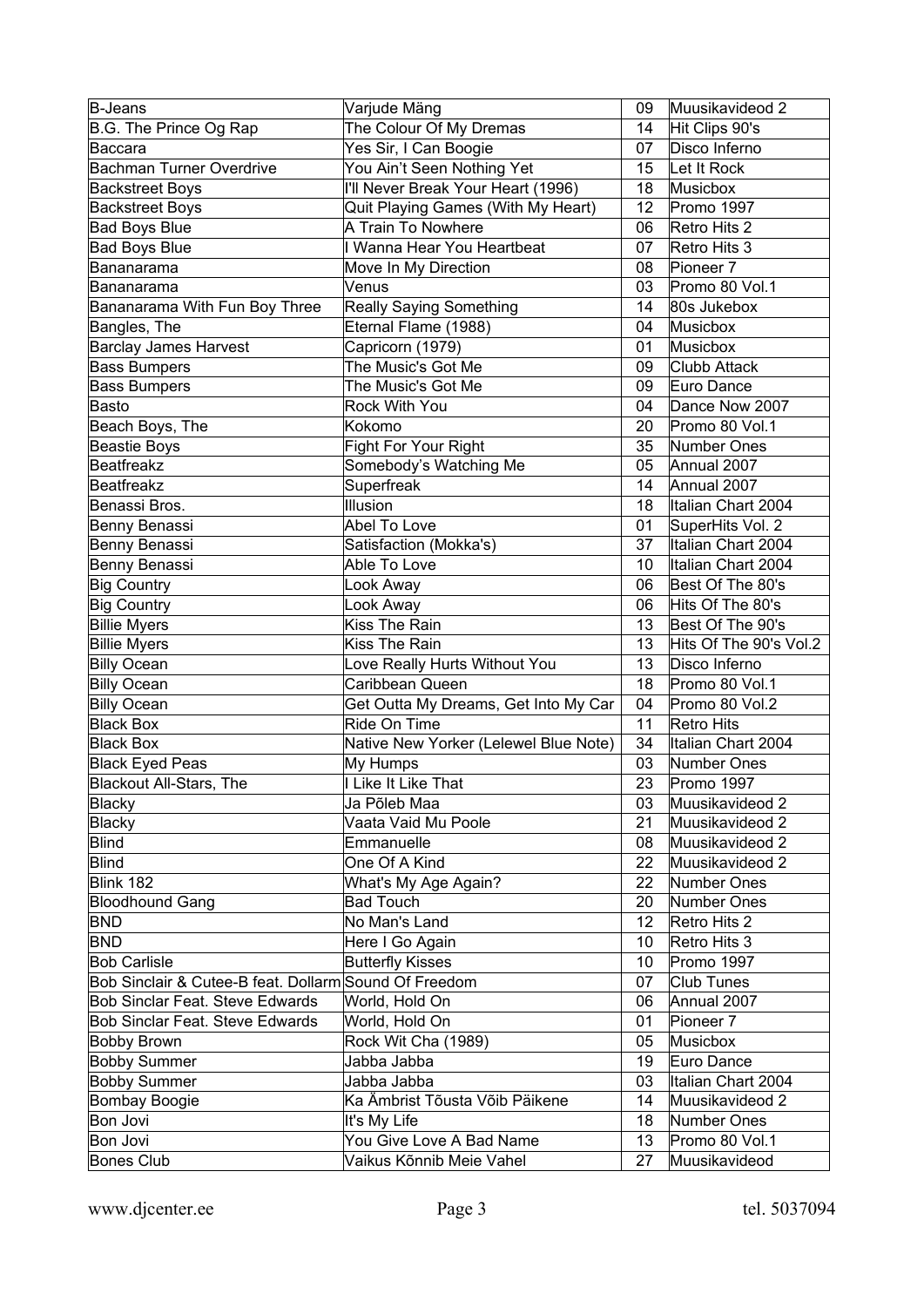| Boney M                      | Daddy Cool                           | 20 | Disco Inferno          |
|------------------------------|--------------------------------------|----|------------------------|
| Boney M.                     | Baby Do You Wanna Bump               | 15 | The Magic Of           |
| Boney M.                     | <b>Belfast</b>                       | 11 | The Magic Of           |
| Boney M.                     | Brown Girl In The Ring               | 05 | The Magic Of           |
| Boney M.                     | Daddy Cool                           | 02 | The Magic Of           |
| Boney M.                     | El Lute                              | 12 | The Magic Of           |
| Boney M.                     | Felicidad                            | 14 | The Magic Of           |
| Boney M.                     | Gotta Go Home                        | 18 | The Magic Of           |
| Boney M.                     | <b>Happy Song</b>                    | 19 | The Magic Of           |
| Boney M.                     | Hooray! Hooray! It's A Holi-Ho       | 07 | The Magic Of           |
| Boney M.                     | Kalimba De Luna                      | 16 | The Magic Of           |
| Boney M.                     | Ma Baker                             | 03 | The Magic Of           |
| Boney M.                     | Mary's Boy Child / Oh My Lord        | 09 | The Magic Of           |
| Boney M.                     | Mega Mix                             | 20 | The Magic Of           |
| Boney M.                     | No Woman No Cry                      | 10 | The Magic Of           |
| Boney M.                     | Painter Man                          | 08 | The Magic Of           |
| Boney M.                     | Rasputin                             | 04 | The Magic Of           |
| Boney M.                     | Rivers Of Babylon                    | 01 | The Magic Of           |
| Boney M.                     | Still I'm Sad                        | 17 | The Magic Of           |
| Boney M.                     | Sunny                                | 06 | The Magic Of           |
| Boney M.                     | We Kill The World                    | 13 | The Magic Of           |
| Boom Town Rats, The          | Banana Republic                      | 22 | 80s Jukebox            |
| Booty Luv                    | Don't Mess With My Man               | 13 | <b>Club Tunes</b>      |
| Boyz II Men                  | I'll Make Love To You                | 03 | Best Of The 90's       |
| Boyz II Men                  | I'll Make Love To You                | 03 | Hits Of The 90's Vol.2 |
| Boyzone                      | Love Me For A Reason                 | 14 | Best Of The 90's       |
| Boyzone                      | Love Me For A Reason                 | 14 | Hits Of The 90's Vol.2 |
| Breeze Feat. Dj Peran        | Out Of My Life                       | 01 | <b>Clubb Attack</b>    |
| Bro'sis                      | I Believe (2001)                     | 34 | Musicbox               |
| <b>Bruce Springsteen</b>     | Dancing In The Dark                  | 06 | Promo 80 Vol.2         |
| Buggles                      | Video Killed The Radio Star          | 40 | Number Ones            |
| <b>Busta Rhymes</b>          | Put Your Hands Where My Eyes Could \ | 34 | Promo 1997             |
| <b>C&amp;C Music Factory</b> | Gonna Make You Sweat                 | 16 | Hit Clips 90's         |
| Caater                       | Dance With You                       | 07 | Muusikavideod          |
| Camille & The Band           | Katjusha                             | 14 | Muusikavideod          |
| Camille Jones                | The Creeps                           | 02 | Dance Now 2007         |
| Camille Jones                | Creeps                               | 11 | Pioneer <sub>7</sub>   |
| Cappella                     | U Got 2 Let The Music                | 07 | Retro Hits             |
| Cappella                     | U & Me                               | 04 | Retro Hits 2           |
| Cappella                     | Move On Baby                         | 23 | Italian Chart 2004     |
| Cappella                     | U & Me                               | 04 | Italian Chart 2004     |
| Captain Jack                 | Captain Jack                         | 15 | 90's Hit Explosion     |
| Cardigans                    | Lovefool                             | 01 | Hits Of The 90's Vol.2 |
| Cardigans, The               | Lovefool                             | 11 | Promo 1997             |
| Cardinals                    | Vikerkaar                            | 05 | Muusikavideod 2        |
| Carrilio                     | Samba De Janeiro                     | 20 | 90's Hit Explosion     |
| Carrilio                     | Samba De Janeiro                     | 14 | Euro Dance             |
| Cathy Dennis                 | Touch Me (all night long)            | 12 | Best Of The 90's       |
| <b>Cathy Dennis</b>          | Touch Me (All Night Long)            | 12 | Hits Of The 90's Vol.2 |
| Caught In The Act            | Love Is Everywhere                   | 03 | 90's Hit Explosion     |
| Caught In The Act            | Love Is Everywhere                   | 18 | Retro Hits             |
| Caught In The Act            | My Arms Keep Missing You             | 10 | Retro Hits 2           |
| Caught In The Act            | Don'T Walk Away                      | 06 | Retro Hits 3           |
| Ce Ce Peniston               | Finally                              | 16 | Hits Of The 90's       |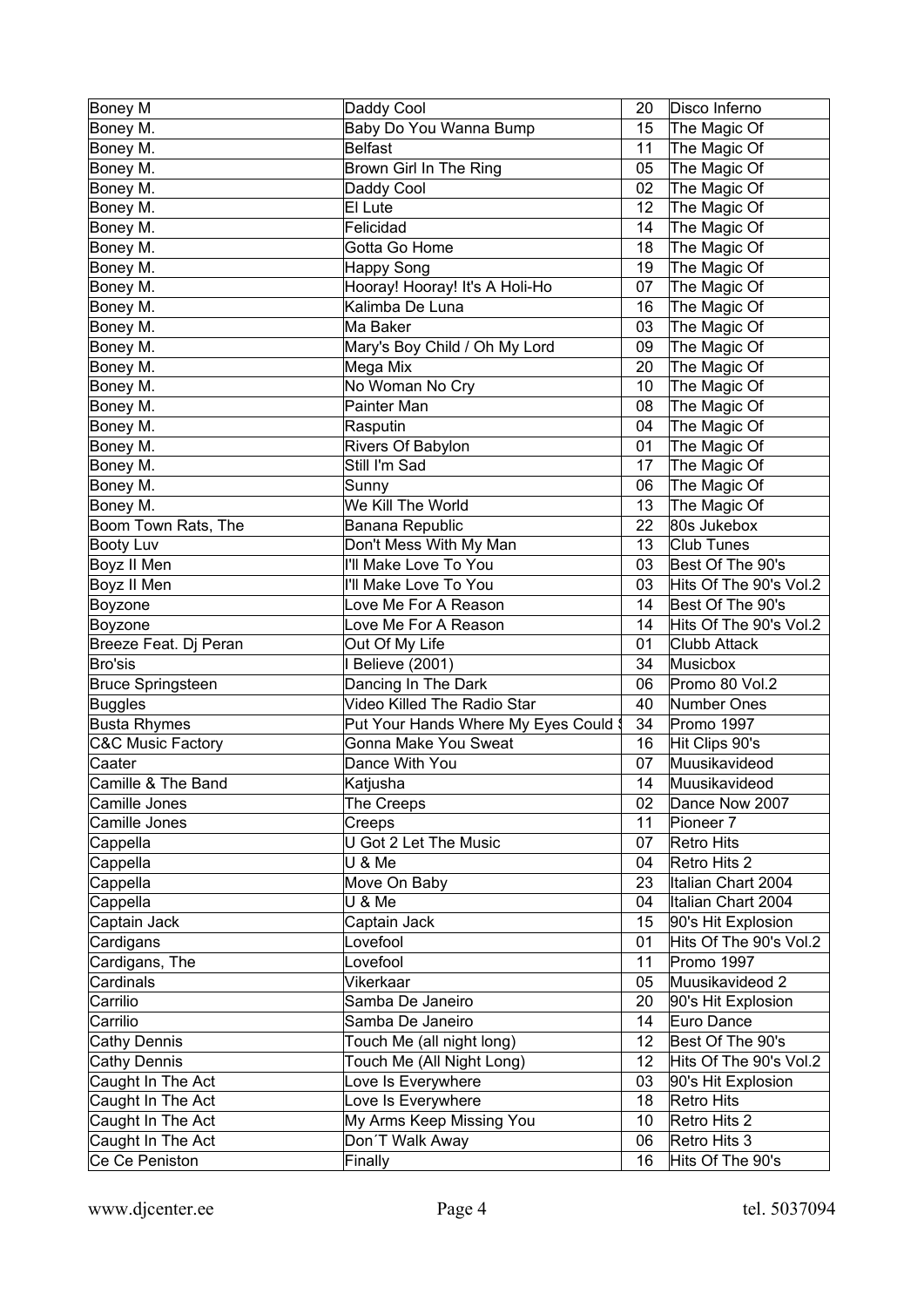| <b>Chaka Demus &amp; Pliers</b> | Tease Me                                 | 12              | Hits Of The 90's     |
|---------------------------------|------------------------------------------|-----------------|----------------------|
| <b>Chaka Demus &amp; Pliers</b> | Tease Me (1993)                          | 16              | Musicbox             |
| Chanel                          | My Life                                  | 17              | Annual 2007          |
| <b>Charlotte Nilsson</b>        | You Got Me Going Crazy                   | 13              | Super Hits Vol 1     |
| Chemical Brothers, The          | <b>Block Rockin' Beats</b>               | 20              | Promo 1997           |
| Cher                            | After All (Love Theme From Chances Ar    | 15              | <b>Farewell Tour</b> |
| Cher                            | All I Really Want To Do (Medley Part 1)  | 09              | <b>Farewell Tour</b> |
| Cher                            | All Or Nothing                           | 05              | <b>Farewell Tour</b> |
| Cher                            | <b>Bang Bang</b>                         | 07              | <b>Farewell Tour</b> |
| Cher                            | <b>Believe</b>                           | 21              | <b>Farewell Tour</b> |
| Cher                            | Dark Lady (Medley Part 4)                | 12 <sup>°</sup> | <b>Farewell Tour</b> |
| Cher                            | <b>End Credits</b>                       | 22              | <b>Farewell Tour</b> |
| Cher                            | Gayatri Mantra                           | 04              | <b>Farewell Tour</b> |
| Cher                            | Gypsies, Tramps & Thieves (Medley Par    | 11              | <b>Farewell Tour</b> |
| Cher                            | Half-Breed (Medley Part 2)               | 10              | <b>Farewell Tour</b> |
| Cher                            | <b>Heart Of Stone</b>                    | 17              | <b>Farewell Tour</b> |
| Cher                            | I Found Someone                          | 06              | <b>Farewell Tour</b> |
| Cher                            | I Still Haven't Found What I'm Looking F | 02              | <b>Farewell Tour</b> |
| Cher                            | If I Could Turn Back Time                | 20              | <b>Farewell Tour</b> |
| Cher                            | Just Like Jesse James                    | 16              | <b>Farewell Tour</b> |
| Cher                            | Song For The Lonely                      | 03              | <b>Farewell Tour</b> |
| Cher                            | Sonny & Cher (Medley)                    | 08              | <b>Farewell Tour</b> |
| Cher                            | <b>Strong Enough</b>                     | 19              | <b>Farewell Tour</b> |
| Cher                            | Take Me Home                             | 13              | <b>Farewell Tour</b> |
| Cher                            | The Shoop Shoop Song                     | 18              | <b>Farewell Tour</b> |
| Cher                            | The Way Of Love                          | 14              | <b>Farewell Tour</b> |
| Chiara                          | Nowhere To Run                           | 18              | Clubb Attack         |
| Chic                            | Le Freak                                 | 09              | Disco Inferno        |
| Chimes, The                     | I Still Haven't Found                    | 10              | Hit Clips 90's       |
| Chocolate Puma                  | Always & Forever                         | 03              | Dance Now 2007       |
| Chocolate Puma                  | I Wanna Be U                             | 16              | SuperHits Vol. 2     |
| Chris Anderson & Dj Robbie      | Last Night                               | 04              | Euro Dance           |
| Christians, The                 | <b>Harvest For The World</b>             | 11              | Hits Of The 80's     |
| Chumbawamba                     | Tubthumping                              | 07              | Promo 1997           |
| Chupacabra                      | <b>Tere Kertu</b>                        | 10              | Muusikavideod 2      |
| Chyp-Notic                      | I Can'T Get Enough                       | 17              | Retro Hits 3         |
| Clivilles & Cole                | A Deeper Love                            | 17              | Hit Clips 90's       |
| Cookies                         | <b>Dreamers Delight</b>                  | 20              | Muusikavideod 2      |
| Corona                          | Baby Baby                                | 08              | Retro Hits 3         |
| Cory Lee                        | The Naughty Song                         | 10              | Dance Now 2          |
| Cranberries, The                | Linger                                   | 29              | Number Ones          |
| Crazy Frog                      | Axel F                                   | 24              | Club Tunes           |
| Crazy Frog                      | We Are The Champions                     | 18              | Pioneer 7            |
| <b>Crystal Waters</b>           | 100 % Pure Love (1994)                   | 17              | Musicbox             |
| Cuba Club                       | La Cumbia                                | 05              | Club Tunes           |
| <b>Culture Beat</b>             | Mr. Vain                                 | 11              | 90's Hit Explosion   |
| <b>Culture Beat</b>             | Mr. Vain                                 | 15              | Hit Clips 90's       |
| <b>Culture Beat</b>             | Mr. Vain (1993)                          | 14              | Musicbox             |
| Culture Club                    | Do You Really Want To Hurt Me?           | 24              | 80s Jukebox          |
| Culture Club                    | Do You Really Want To Hurt Me?           | 02              | Promo 80 Vol.2       |
| Cure, The                       | Just Like Heaven                         | 02              | Hits Of The 80's     |
| Cure, The                       | Friday I'm In Love (1992)                | 13              | Musicbox             |
| Cure, The                       | Just Like Heaven                         | 34              | Number Ones          |
| D12                             | My Band                                  | 07              | Number Ones          |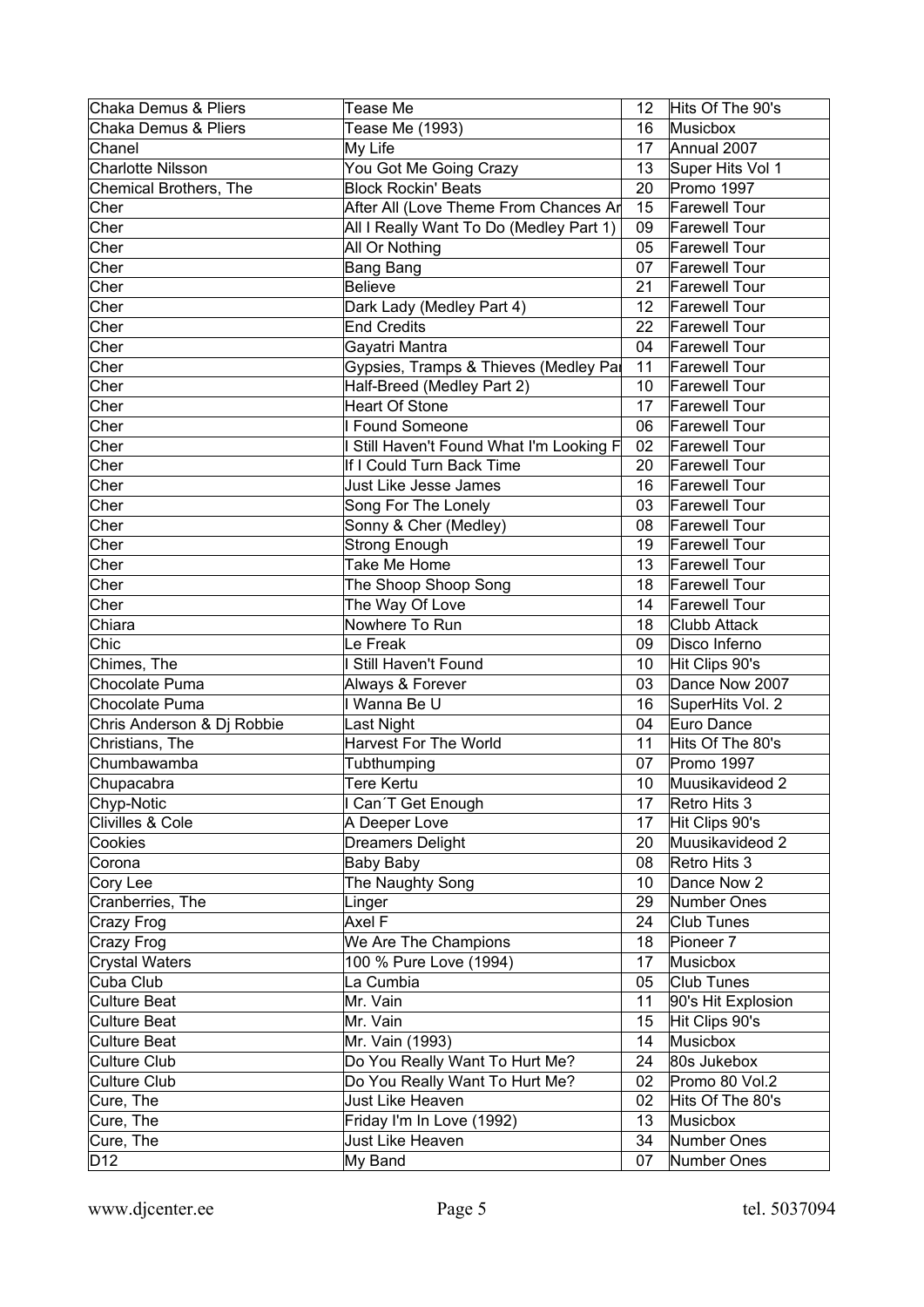| Da Hool                       | Meet Her At The Love Parade      | 15 | Top Pops 2001      |
|-------------------------------|----------------------------------|----|--------------------|
| Dada Feat Sandy Rivera & Trix | Lollipop                         | 06 | Dance Now 2        |
| Danzel                        | You Spin Me Round                | 07 | Dance Now 2        |
| Danzel Vs Dj F.R.A.N.K.       | My Arms Keep Missing You         | 03 | Tuning Hitz 2      |
| Darkness, The                 | I Believe In A Thing Called Love | 10 | Number Ones        |
| David Bowie                   | <b>Space Oddity</b>              | 13 | The Hit Collection |
| David Guetta Vs The Egg       | Love Don't Let Me Go             | 08 | Annual 2007        |
| David Kane                    | Club Sound                       | 11 | <b>Club Tunes</b>  |
| David Tavere                  | Summerlove                       | 12 | Dance Now 2007     |
| De Javu                       | Never                            | 16 | Super Hits Vol 1   |
| Dead Or Alive                 | You Spin Me Round                | 04 | Promo 80 Vol.1     |
| Deep Purple                   | <b>Perfect Strangers</b>         | 12 | Best Of The 80's   |
| Deep Purple                   | <b>Perfect Strangers</b>         | 12 | Hits Of The 80's   |
| Deep Purple                   | Hallelujah                       | 19 | Let It Rock        |
| Deep Purple                   | <b>Highway Star</b>              | 02 | Let It Rock        |
| Depeche Mode                  | <b>Master And Servant</b>        | 05 | 80s Jukebox        |
| Depeche Mode                  | A Question Of Time               | 07 | The Best Of Videos |
| Depeche Mode                  | Barrel Of A Gun                  | 16 | The Best Of Videos |
| Depeche Mode                  | <b>Behind The Wheel</b>          | 10 | The Best Of Videos |
| Depeche Mode                  | Dream On                         | 19 | The Best Of Videos |
| Depeche Mode                  | <b>Enjoy The Silence</b>         | 12 | The Best Of Videos |
| Depeche Mode                  | Enjoy The Silence 04             | 21 | The Best Of Videos |
| Depeche Mode                  | <b>Everything Counts</b>         | 02 | The Best Of Videos |
| Depeche Mode                  | I Feel Loved                     | 20 | The Best Of Videos |
| Depeche Mode                  | I Feel You                       | 13 | The Best Of Videos |
| Depeche Mode                  | In Your Room                     | 15 | The Best Of Videos |
| Depeche Mode                  | It's No Good                     | 17 | The Best Of Videos |
| Depeche Mode                  | Just Can't Get Enough            | 01 | The Best Of Videos |
| Depeche Mode                  | Master & Servant                 | 04 | The Best Of Videos |
| Depeche Mode                  | Never Let Me Down Again          | 09 | The Best Of Videos |
| Depeche Mode                  | Only When I Lose Myself          | 18 | The Best Of Videos |
| Depeche Mode                  | People Are People                | 03 | The Best Of Videos |
| Depeche Mode                  | Personal Jesus                   | 11 | The Best Of Videos |
| Depeche Mode                  | Precious                         | 22 | The Best Of Videos |
| Depeche Mode                  | <b>Shake The Disease</b>         | 05 | The Best Of Videos |
| Depeche Mode                  | Strangelove [1987 Version]       | 08 | The Best Of Videos |
| Depeche Mode                  | Stripped                         | 06 | The Best Of Videos |
| Depeche Mode                  | Suffer Well                      | 23 | The Best Of Videos |
| Depeche Mode                  | <b>Walking In My Shoes</b>       | 14 | The Best Of Videos |
| Depeche Mode                  | Just Can't Get Enough            | 01 | Promo 80 Vol.2     |
| Des'ree                       | Fell So High                     | 07 | Hit Clips 90's     |
| <b>Desireless</b>             | Voyage, Voyage                   | 02 | Retro Hits         |
| Dexys Midnight Runners        | Come On Eileen                   | 09 | Best Of The 80's   |
| Dexys Midnight Runners        | Come On Eileen                   | 09 | Hits Of The 80's   |
| Dht Feat. Edmee               | Listen To Your Heart             | 13 | Annual 2007        |
| Diana King                    | I Say A Little Prayer            | 22 | Promo 1997         |
| Die Fantastischen 4           | Die Da! (1992)                   | 12 | <b>Musicbox</b>    |
| Die Fantastischen Vier        | Die Da!                          | 05 | Hit Clips 90's     |
| <b>Dire Straits</b>           | Money For Nothing                | 33 | Number Ones        |
| <b>Dire Straits</b>           | Money For Nothing                | 22 | Promo 80 Vol.2     |
| Diva Djs Vs. Nicky French     | Total Eclipse Of The Heart 2006  | 16 | 90's Hit Explosion |
| Dj Bobo                       | There Is A Party                 | 06 | 90's Hit Explosion |
| Dj Bobo                       | Somebody Dance With Me           | 02 | Retro Hits 3       |
| DJ Boozywoozy                 | Life Is A Music                  | 10 | SuperHits Vol. 2   |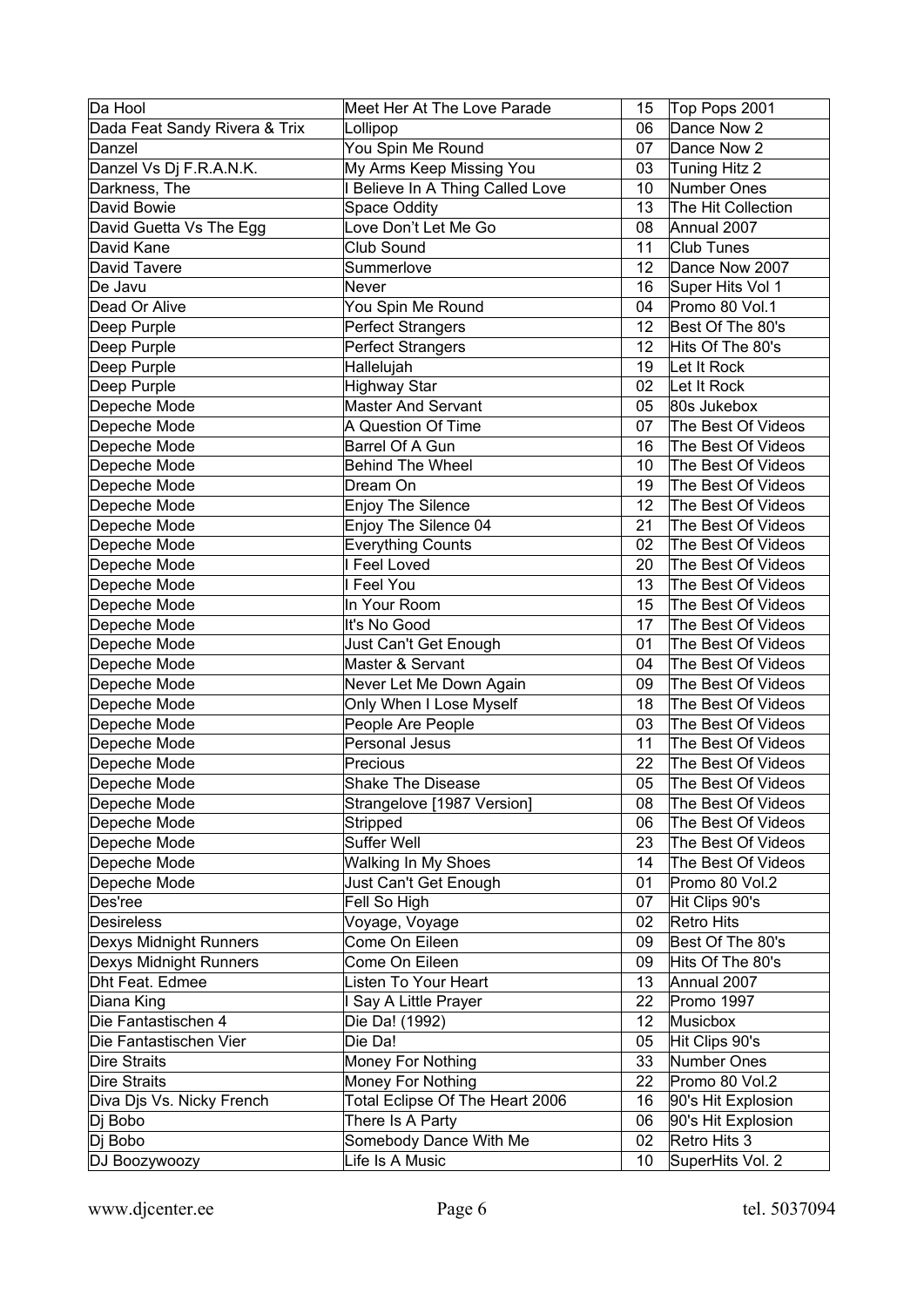| DJ Boozywoozy ft. Pryme  | Jumpin' Around                        | 08 | Super Hits Vol 1               |
|--------------------------|---------------------------------------|----|--------------------------------|
| DJ Jean                  | Feel It                               | 10 | <b>Club Tunes</b>              |
| DJ Jean                  | The Launch                            | 14 | Super Hits Vol 1               |
| Dj Jose                  | <b>Stepping To The Beat</b>           | 18 | Annual 2007                    |
| DJ Kool                  | Let Me Clear My Throat                | 32 | Promo 1997                     |
| DJ Luck & Mc Neat        | Piano Loco                            | 12 | Top Pops 2001                  |
| DJ Pied Piper            | Do You Really Like It?                | 11 | Top Pops 2001                  |
| DJ Red 5 Vs. Mc Miker G. | Da Beat Goes (Reanimated)             | 17 | 90's Hit Explosion             |
| DJ Taylor & Flow         | Gott Tanzte!                          | 24 | Italian Chart 2004             |
| Dodgy                    | Good Enough                           | 11 | Hits Of The 90's               |
| Dominoo                  | Run Run Away                          | 10 | Euro Dance                     |
| Donna Summer             | She Works Hard For The Money          | 06 | Disco Inferno                  |
| Doobie Brothers, The     | China Grove                           | 14 | Let It Rock                    |
| Doop                     | Doop                                  | 16 | Retro Hits 2                   |
| Doop                     | Doop                                  | 15 | Euro Dance                     |
| Doruntina                | I Burn 4 U                            | 11 | Dance Now 2007                 |
| Double Vision            | Knockin'                              | 11 | Retro Hits 2                   |
| Double Vision            | All Right                             | 25 | Italian Chart 2004             |
| Double Vision            | Knockin'                              | 08 | Italian Chart 2004             |
| Double You               | We All Need Love                      | 08 | Retro Hits 2                   |
| Double You               | Please Don'T Go                       | 12 | Retro Hits 3                   |
| Down Low                 | Once Upon A Time                      | 16 | Retro Hits                     |
| Down Low                 | Johnny B                              | 14 | Retro Hits 2                   |
| Down Low                 | Vision Of Life                        | 14 | Retro Hits 3                   |
| Down Low                 | Once Upon A Time                      | 16 | Italian Chart 2004             |
| Dr. Dre                  | Still Dre                             | 21 | Number Ones                    |
| Driftwood                |                                       |    |                                |
| Driftwood                | Freeloader                            | 06 | Super Hits Vol 1               |
|                          | <b>Anything Goes</b>                  | 05 | SuperHits Vol. 2               |
| Dru Hill                 | 5 Steps (1998)<br>$\overline{\sf{E}}$ | 23 | Musicbox                       |
| Drunkenmunky             | $\overline{Y}$ eah                    | 11 | Super Hits Vol 1               |
| Drunkenmunky<br>Duke     |                                       | 14 | SuperHits Vol. 2<br>Euro Dance |
| Duncan Sheik             | So In Love With You (Pizzaman Remix)  | 06 |                                |
|                          | <b>Barely Breathing</b>               | 44 | Promo 1997                     |
| Duran Duran              | Wild Boys                             | 02 | 80s Jukebox                    |
| Duran Duran              | A View To A Kill                      | 12 | Greatest                       |
| Duran Duran              | All She Wants Is                      | 04 | Greatest                       |
| Duran Duran              | <b>Burning The Ground</b>             | 06 | Greatest                       |
| Duran Duran              | Come Undone                           | 08 | Greatest                       |
| Duran Duran              | Electric Barbarella                   | 09 | Greatest                       |
| Duran Duran              | Girls On Film (Uncensored)            | 02 | Greatest                       |
| Duran Duran              | Hungry Like The Wolf                  | 04 | Greatest                       |
| Duran Duran              | I Don't Want You Love                 | 03 | Greatest                       |
| Duran Duran              | Is There Something I Should Know?     | 07 | Greatest                       |
| Duran Duran              | New Moon On Monday                    | 09 | Greatest                       |
| Duran Duran              | <b>Notorious</b>                      | 01 | Greatest                       |
| Duran Duran              | <b>Ordinary World</b>                 | 07 | Greatest                       |
| Duran Duran              | Planet Earth                          | 01 | Greatest                       |
| Duran Duran              | Rio                                   | 06 | Greatest                       |
| Duran Duran              | Save A Prayer                         | 05 | Greatest                       |
| Duran Duran              | Serious                               | 05 | Greatest                       |
| Duran Duran              | <b>Skin Trade</b>                     | 02 | Greatest                       |
| Duran Duran              | The Chauffeur (Uncensored)            | 03 | Greatest                       |
| Duran Duran              | The Reflex                            | 10 | Greatest                       |
| Duran Duran              | The Wild Boys (Extended Version)      | 11 | Greatest                       |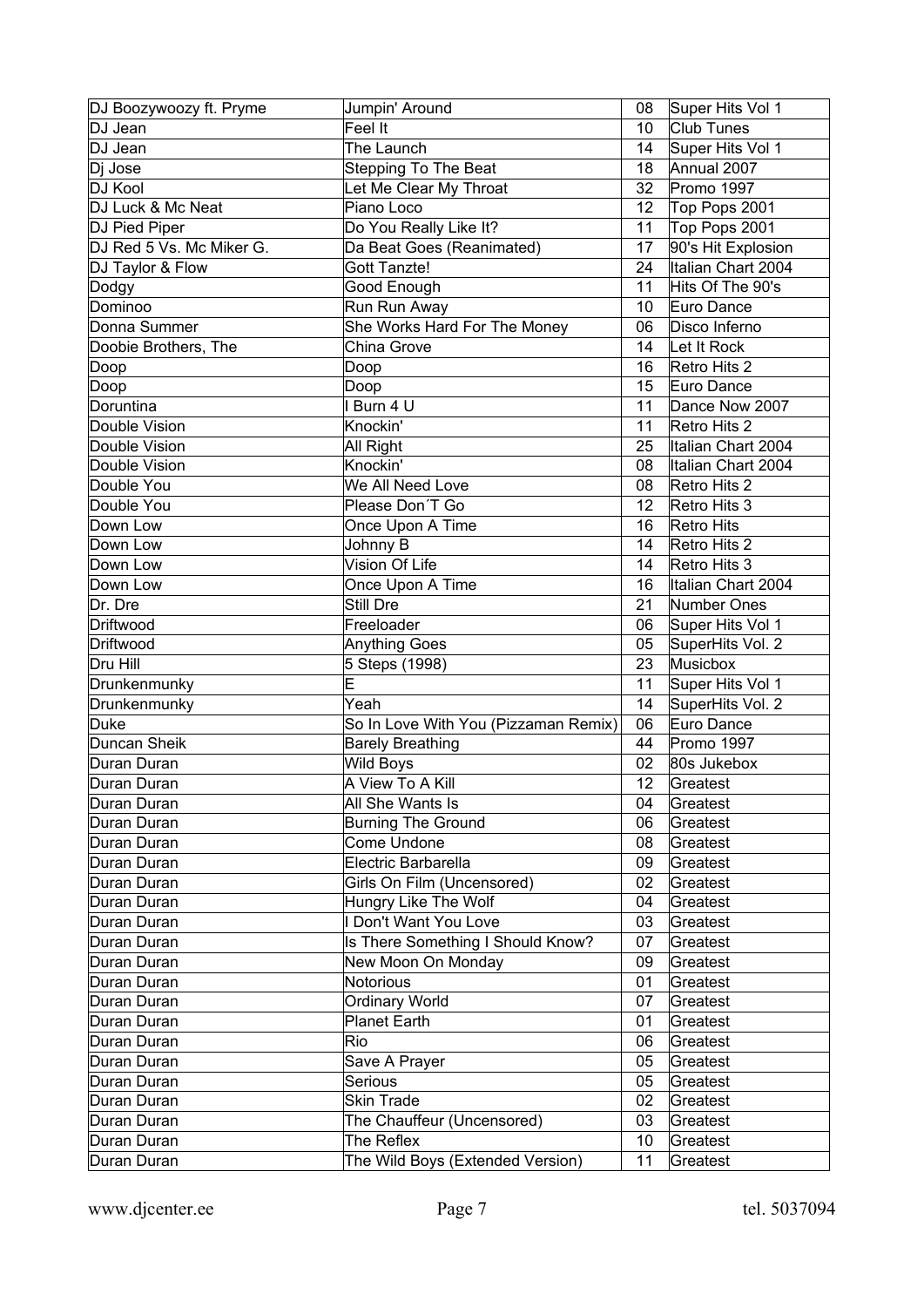| Duran Duran             | <b>Union Of The Snake</b>           | 08 | Greatest                |
|-------------------------|-------------------------------------|----|-------------------------|
| Duran Duran             | Hungry Like The Wolf                | 21 | Promo 80 Vol.1          |
| Duran Duran             | A View To A Kill                    | 01 | The Best Of Bond        |
| Dynamint                | Klubi Paradiis                      | 04 | Muusikavideod 2         |
| E-Craig                 | The Beat Goes On                    | 17 | SuperHits Vol. 2        |
| Eagle-Eye Cherry        | Save Tonight                        | 03 | Hits Of The 90's        |
| Earth, Wind & Fire      | September                           | 18 | Hit Clips 90's          |
| Earth, Wind & Fire      | September '99 (1999)                | 27 | Musicbox                |
| Ebon Feat. Beenie Man   | Pride & Joy                         | 12 | SuperHits Vol. 2        |
| <b>Eddy Grant</b>       | <b>Electric Avenue</b>              | 21 | Promo 80 Vol.2          |
| <b>Electric Junkies</b> | My Drug (Is Electro)                | 03 | Dance Now 2             |
| Elize                   | Into Your System                    | 01 | Tuning Hitz 2           |
| Emilia                  | <b>Big Big World</b>                | 02 | Hits Of The 90's        |
| Erasure                 | A Little Respect                    | 10 | Hits! The Videos        |
| Erasure                 | Always                              | 24 | Hits! The Videos        |
| ∣Erasure                | Am I Right? 19                      | 18 | <b>Hits! The Videos</b> |
| Erasure                 | Blue Savannah                       | 14 | <b>Hits! The Videos</b> |
| Erasure                 | Breath Of Life 20                   | 19 | Hits! The Videos        |
| Erasure                 | Chains Of Love                      | 09 | Hits! The Videos        |
| Erasure                 | Chorus                              | 16 | Hits! The Videos        |
| Erasure                 | Don't Say Your Love Is Killing Me   | 31 | Hits! The Videos        |
| Erasure                 | Drama!                              | 12 | Hits! The Videos        |
| Erasure                 | Fingers & Thumbs (Cold Summer's Day | 28 | Hits! The Videos        |
| Erasure                 | Freedom                             | 33 | <b>Hits! The Videos</b> |
| Erasure                 | <b>Heavenly Action</b>              | 02 | <b>Hits! The Videos</b> |
| Erasure                 | I Love Saturday                     | 26 | Hits! The Videos        |
| Erasure                 | In My Arms                          | 30 | Hits! The Videos        |
|                         | It Doesn't Have To Be               | 05 | Hits! The Videos        |
| ∣Erasure                | Lay All Your Love On Me 21          | 20 | Hits! The Videos        |
| Erasure                 | Love To Hate You                    | 17 | Hits! The Videos        |
| Erasure                 | Make Me Smile (Come Up And See Me)  | 35 | Hits! The Videos        |
| Erasure                 | Oh L'amour                          | 03 | <b>Hits! The Videos</b> |
| Erasure                 | Rain                                | 32 | Hits! The Videos        |
| Erasure                 |                                     | 29 |                         |
| Erasure                 | Rock Me Gently<br>Run To The Sun    |    | Hits! The Videos        |
| Erasure                 |                                     | 25 | Hits! The Videos        |
| Erasure                 | S.O.S.                              | 21 | Hits! The Videos        |
| Erasure                 | Ship Of Fools                       | 08 | <b>Hits! The Videos</b> |
| Erasure                 | Solsbury Hill                       | 34 | <b>Hits! The Videos</b> |
| Erasure                 | Sometimes                           | 04 | <b>Hits! The Videos</b> |
| Erasure                 | Star                                | 15 | <b>Hits! The Videos</b> |
| Erasure                 | Stay With Me                        | 27 | <b>Hits! The Videos</b> |
| Erasure                 | Stop!                               | 11 | <b>Hits! The Videos</b> |
| Erasure                 | Take A Chance On Me                 | 22 | Hits! The Videos        |
| Erasure                 | The Circus                          | 07 | Hits! The Videos        |
| Erasure                 | Victim Of Love                      | 06 | Hits! The Videos        |
| Erasure                 | <b>Voulez Vous</b>                  | 23 | Hits! The Videos        |
| Erasure                 | Who Needs Love (Like That)          | 01 | Hits! The Videos        |
| Erasure                 | You Surround Me                     | 13 | <b>Hits! The Videos</b> |
| Eric Prydz vs. Floyd    | Proper Education                    | 04 | <b>Club Tunes</b>       |
| <b>ESPN Presents</b>    | The Jock Jam                        | 18 | Promo 1997              |
| Eurythmics              | <b>Sweet Dreams</b>                 | 11 | Promo 80 Vol.1          |
| Evelyn Thomas           | <b>Hight Energy</b>                 | 18 | Disco Inferno           |
| Extreme                 | More Than Words                     | 07 | Best Of The 90's        |
| <b>Extreme</b>          | More Than Words                     | 07 | Hits Of The 90's Vol.2  |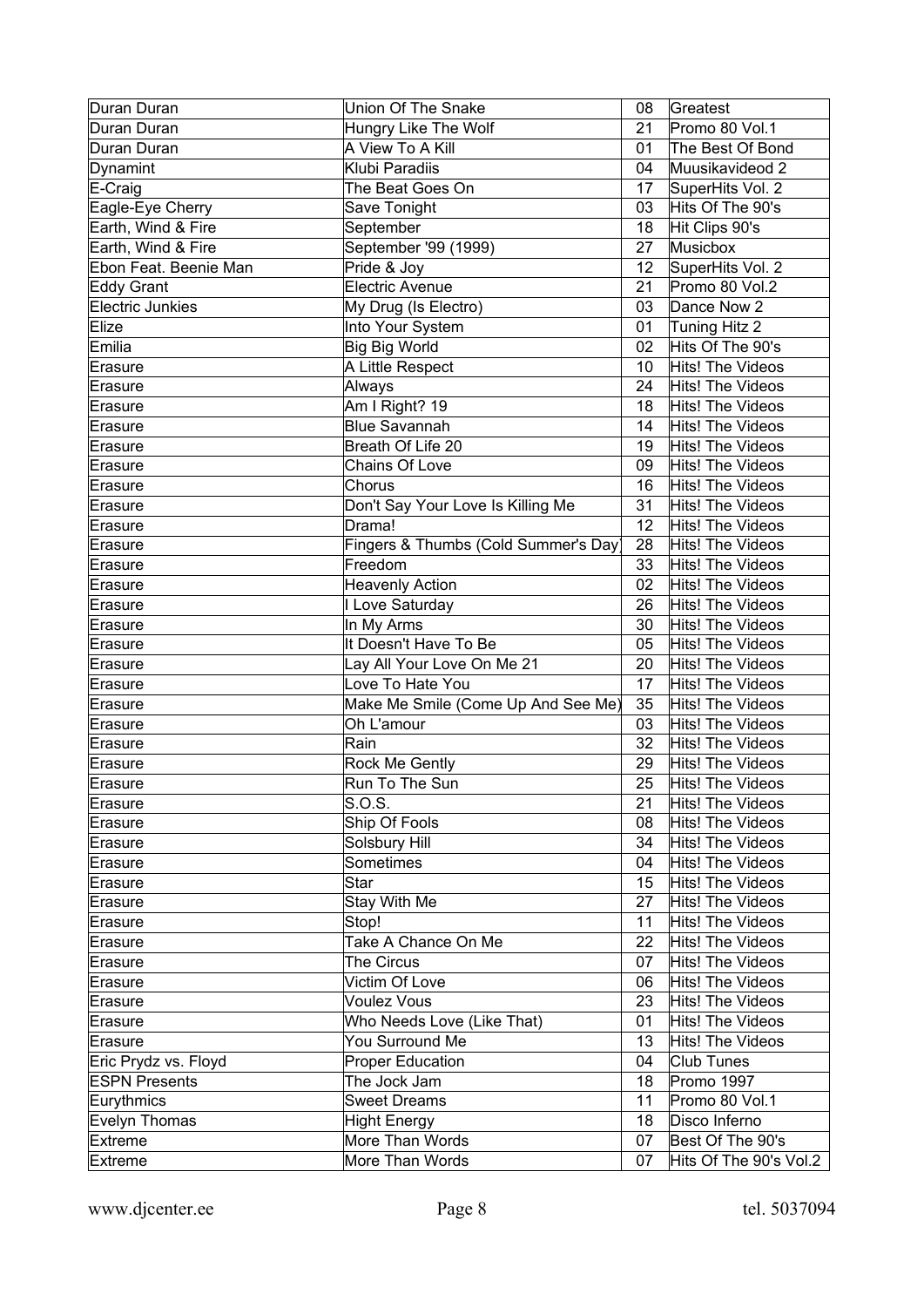| Faith No More                  | Epic                                | 32 | Number Ones            |
|--------------------------------|-------------------------------------|----|------------------------|
| <b>Faithless</b>               | Insomnia                            | 24 | Promo 1997             |
| Falco                          | <b>Rock Me Amadeus</b>              | 05 | Promo 80 Vol.1         |
| Family                         | The Weaver's Answer                 | 10 | Let It Rock            |
| Fancy                          | <b>Chinese Eyes</b>                 | 15 | <b>Retro Hits</b>      |
| Favretto                       | People Of The Night                 | 04 | Dance Now 2            |
| Fedde Le Grand                 | Put Your Hands Up For Detroit       | 01 | Annual 2007            |
| <b>Fine Young Cannibals</b>    | She Drives Me Crazy                 | 10 | Promo 80 Vol.1         |
| Flame                          | Sügise Leek                         | 30 | Muusikavideod          |
| Floorfilla                     | Anthem #4 (Dj Cerla)                | 07 | Italian Chart 2004     |
| Floorfilla                     | Anthem #6 (A Tribute To Floorfilla) | 26 | Italian Chart 2004     |
| Florida Inc.                   | FKit                                | 03 | SuperHits Vol. 2       |
| <b>Flying Steps</b>            | In Da Arena (Situation)             | 10 | 90's Hit Explosion     |
| <b>Flying Steps</b>            | <b>Breakin' It Down</b>             | 05 | Euro Dance             |
| Foggy                          | Come (Into My Dream)                | 13 | Italian Chart 2004     |
| Frankie Goes To Hollywood      | Relax                               | 01 | 80s Jukebox            |
| Frankie Goes To Hollywood      | <b>Two Tribes</b>                   | 19 | 80s Jukebox            |
| Frankie Goes To Hollywood      | Relax                               | 04 | Retro Hits             |
| Frankie Goes To Hollywood      | The Power Of Love (1984)            | 02 | Musicbox               |
| Freakadelika                   | Just Freakin'                       | 21 | <b>Club Tunes</b>      |
| Free                           | All Right Now                       | 01 | Let It Rock            |
| Funky Green Dogs               | Fired Up                            | 21 | Promo 1997             |
| Gabrielle                      | Give Me A Little More Time          | 06 | Best Of The 90's       |
| Gabrielle                      | Give Me A Little More Time          | 06 | Hits Of The 90's Vol.2 |
| Gabrielle                      | Out Of Reach (Blacksmith Rerub)     | 05 | Top Pops 2001          |
| <b>Gibson Brothers</b>         | Mariana                             | 16 | Disco Inferno          |
| <b>Gibson Brothers</b>         | Cuba                                | 13 | Retro Hits 3           |
| Gigi D'agostini                | Super                               | 05 | Super Hits Vol 1       |
| Gigi D'agostino                | The Riddle                          | 01 | Retro Hits             |
| Gigi D'agostino                | Bla Bla Bla                         | 05 | Retro Hits 2           |
| Gigi D'agostino                | Bla Bla Bla                         | 31 | Italian Chart 2004     |
| Gigi D'agostino                | Silence                             | 01 | Italian Chart 2004     |
| Gigi D'agostino & Albertino    | Super (Riscaldamento)               | 22 | Italian Chart 2004     |
| Gina G.                        | Ooh AahJust A Little Bit            | 28 | Promo 1997             |
| Ginger Baker's Air Force       | Early In The Morning                | 11 | Let It Rock            |
| Gladiator                      | Now We Are Free (Live)              | 27 | Italian Chart 2004     |
| Gladys Knight Feat. D. Warwick | Superwoman (1991)                   | 09 | Musicbox               |
| Grease Band, The               | Wild Side Of Life                   | 20 | Let It Rock            |
| <b>Groove Cats</b>             | One In A Lifetime Groove            | 09 | Dance Now 2007         |
| <b>Groove Solution</b>         | Magic Melody                        | 20 | Clubb Attack           |
| H.Tartes, J.Seljamaa           | The Whole World Is In My Hands      | 12 | Muusikavideod          |
| Haddaway                       | Life                                | 09 | 90's Hit Explosion     |
| Haddaway                       | Life                                | 01 | Retro Hits 2           |
| Haddaway                       | What Is Love                        | 04 | Retro Hits 3           |
| Hanson                         | <b>MmmBop</b>                       | 01 | Hits Of The 90's       |
| Hanson                         | <b>MmmBop</b>                       | 25 | Number Ones            |
| Hanson                         | <b>MMMBop</b>                       | 05 | Promo 1997             |
| Happymen Vs. Gala              | Freed From Desire 2003 (Hsp)        | 19 | Italian Chart 2004     |
| Hear' Say                      | The Way To Your Love                | 01 | Top Pops 2001          |
| Heart                          | Barracuda                           | 16 | Let It Rock            |
| Hi_Tack                        | Say Say Say (Waiting 4 U)           | 03 | Annual 2007            |
| Hole                           | <b>Celebrity Skin</b>               | 24 | Number Ones            |
| Honeyz                         | <b>Finally Found</b>                | 15 | Best Of The 90's       |
| Honeyz, The                    | <b>Finally Found</b>                | 15 | Hits Of The 90's Vol.2 |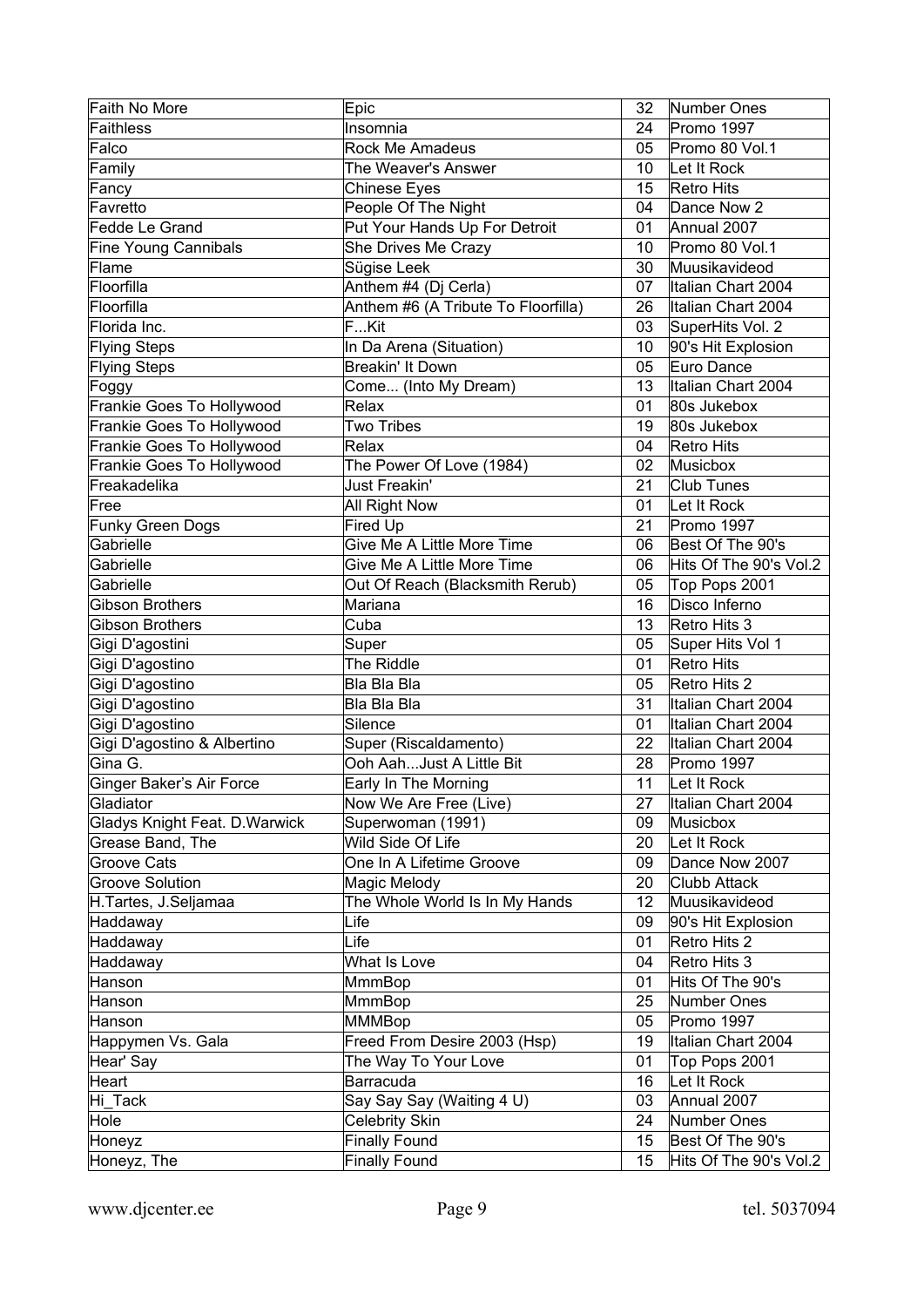| Housetrap                 | Freak                     | 13 | Dance Now 2007       |
|---------------------------|---------------------------|----|----------------------|
| <b>Howard Jones</b>       | New Song                  | 18 | 80s Jukebox          |
| Huey Lewis & The News     | I Want A New Drug         | 14 | Promo 80 Vol.1       |
| Ice Mc                    | Think About The Way       | 03 | Retro Hits 3         |
| Icehouse                  | Hey Little Girl (1984)    | 03 | Musicbox             |
| Imagination               | Changes                   | 12 | Disco Inferno        |
| Imagination               | Just An Illusion          | 08 | Retro Hits           |
| Imagination               | <b>Music And Lights</b>   | 16 | Retro Hits 3         |
| Imre Mürk                 | Malviina 20               | 18 | Muusikavideod 2      |
| In Mood Feet Juliette     | The Last Unicorn          | 11 | Hit Clips 90's       |
| In-Grid                   | Tu Es Foutu               | 04 | Super Hits Vol 1     |
| In-Grid                   | Milord                    | 13 | SuperHits Vol. 2     |
| In-Grid                   | In-Tango                  | 06 | Italian Chart 2004   |
| In-Grid                   | Tu Es Foutu               | 28 | Italian Chart 2004   |
| Incognito                 | Always There (1991)       | 10 | Musicbox             |
| <b>India Arie</b>         | Video                     | 18 | Top Pops 2001        |
| Interactive               | Who Is Elvis              | 08 | <b>Clubb Attack</b>  |
| Inxs                      | Need You Tonight          | 19 | Promo 80 Vol.2       |
| <b>Isaac Hayes</b>        | Theme From Shaft          | 06 | Retro Hits           |
| Ivory                     | Ghostbusters              | 08 | <b>Club Tunes</b>    |
| Jakatta                   | American Dream            | 17 | Top Pops 2001        |
| Jam, The                  | <b>Town Called Malice</b> | 14 | Hits Of The 80's     |
| James Blunt               | Wiseman                   | 04 | Number Ones          |
| James Brown               | Rapp Payback              | 05 | Disco Inferno        |
| James Kakande             | You You You               | 07 | Pioneer <sub>7</sub> |
| James Morrison            |                           | 02 | Number Ones          |
|                           | You Give Me Something     | 02 | Pioneer <sub>7</sub> |
| Jealousy<br>Jeanelle      | Lucy<br>Ok!               | 16 |                      |
|                           | Time: Flies               |    | Muusikavideod 2      |
| Jeckyll & Hyde            |                           | 13 | Dance Now 2          |
| Jeckyll & Hyde            | Frozen Flame              | 05 | Dance Now 2007       |
| Jeckyll & Hyde            | Frozen Flame              | 04 | Tuning Hitz 2        |
| Jethro Tull               | The Witches Promise       | 09 | Let It Rock          |
| Jewel                     | You Were Meant For Me     | 08 | Promo 1997           |
| jimi hendrix              | Voodoo Chile              | 03 | The Hit Collection   |
| Joan Jett                 | Crimson & Clover          | 18 | Let It Rock          |
| Joan Osborne              | One Of Us                 | 07 | Hits Of The 90's     |
| Jocelyn Enriquez          | A Little Bit Of Ecstasy   | 25 | Promo 1997           |
| Joey Negro                | Make A Move On Me         | 02 | Annual 2007          |
| John Keys Presents Reshum | Read My Mind              | 05 | Dance Now 2          |
| Johnny Gill               | My My My (1990)           | 07 | Musicbox             |
| Johnny O                  | Love Letter               | 20 | Retro Hits 2         |
| Joy Kitikonti             | Pornojoy                  | 39 | Italian Chart 2004   |
| Jump & Joy                | Let's Roll                | 11 | Euro Dance           |
| Jumpmasters, The          | Taste Of Summer           | 15 | Dance Now 2          |
| Just Us                   | What A Night              | 36 | Italian Chart 2004   |
| <b>Justine Earp</b>       | Ooo-La-La-La              | 14 | Retro Hits           |
| Justine Earp              | Ooo-La-La-La              | 15 | Clubb Attack         |
| <b>Justine Earp</b>       | Eene Meene                | 18 | Euro Dance           |
| Jäägermeistrid            | Tango                     | 28 | Muusikavideod        |
| Jüri Homenja              | Klaver                    | 10 | Muusikavideod        |
| Kaci                      | Paradise                  | 09 | Top Pops 2001        |
| Kalwi & Remi              | Victory                   | 14 | Dance Now 2          |
| Karaja                    | She Moves (La La La)      | 10 | Super Hits Vol 1     |
| Karavan                   | Tore Päev                 | 22 | Muusikavideod        |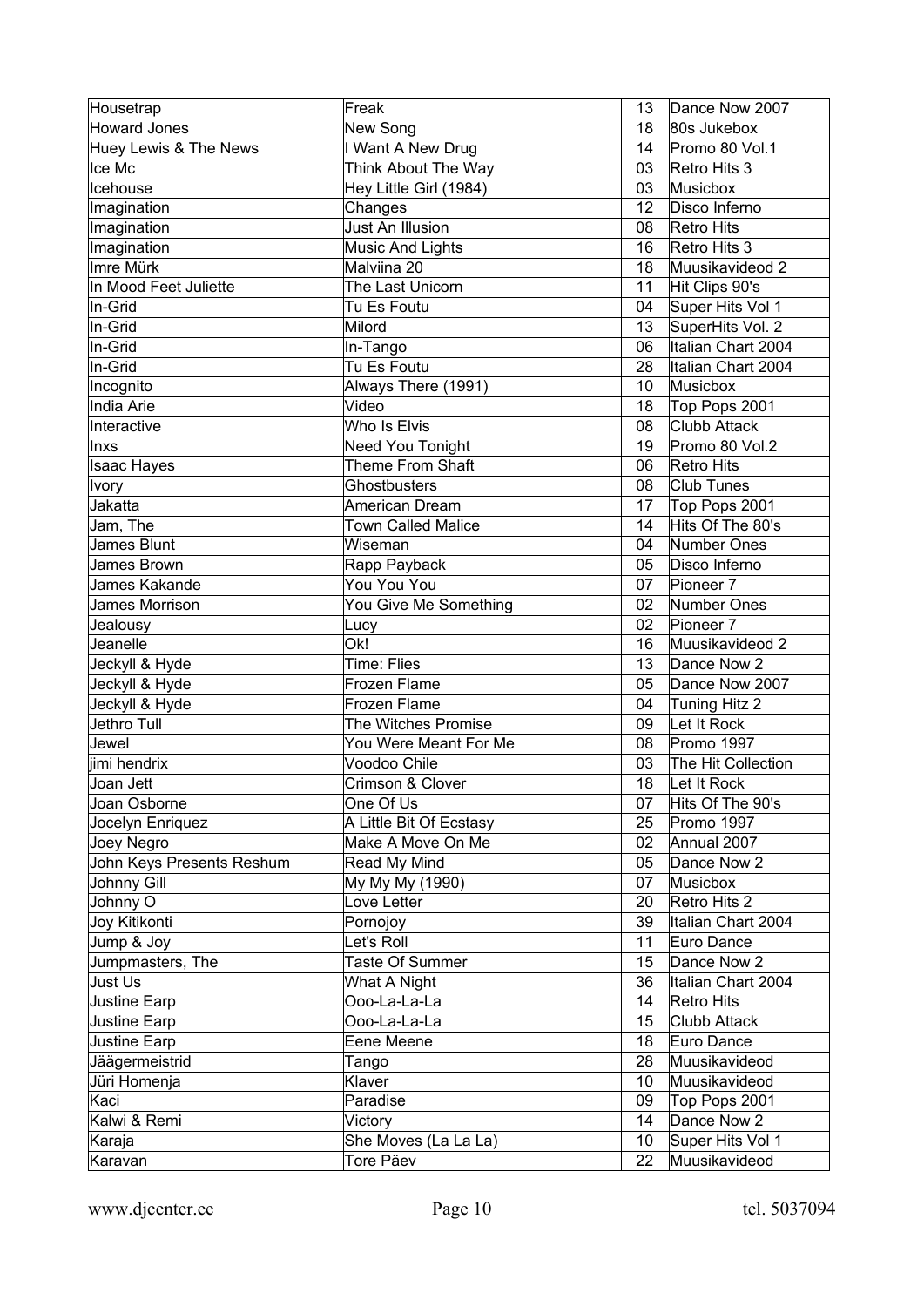| kate bush              | <b>Wuthering Heights</b>          | 10              | The Hit Collection   |
|------------------------|-----------------------------------|-----------------|----------------------|
| Katrina & The Waves    | <b>Walking On Sunshine</b>        | 12              | Promo 80 Vol.2       |
| Keane                  | Somewhere Only We Know            | 09              | Number Ones          |
| <b>Kelly Marie</b>     | Feels Like I'm In Love            | 02 <sub>2</sub> | Disco Inferno        |
| Killers, The           | When You Were Young               | 01              | Number Ones          |
| <b>Kim Carnes</b>      | <b>Better Davis Eyes</b>          | 01              | Promo 80 Vol.1       |
| Kim Wilde              | You Keep Me Hangin' On            | 05              | Best Of The 80's     |
| Kim Wilde              | You Keep Me Hangin' On            | 05              | Hits Of The 80's     |
| Kim Wilde              | You Keep Me Hangin' On            | 17              | Promo 80 Vol.1       |
| Kirsipuu & Kasesalu    | Hot Dog                           | 25              | Muusikavideod        |
| <b>Kirsty Maccoll</b>  | There S A Guy Works Down The Chip | 21              | 80s Jukebox          |
| <b>Kk Project</b>      | I Like To Move It                 | 12              | Clubb Attack         |
| Klubbheads             | Kickin' Hard                      | 05              | <b>Clubb Attack</b>  |
| <b>KMC Feat. Dhany</b> | I Feel So Fine                    | 09              | Super Hits Vol 1     |
| Koala                  | <b>Eternity Is Past</b>           | 13              | <b>Clubb Attack</b>  |
| Koer                   | Igapäevane Menüü                  | 17              | Muusikavideod 2      |
| Koer                   | Maiu On Piimaauto                 | 07              | Muusikavideod 2      |
| Kool & The Gang        | Celebration                       | 14              | Disco Inferno        |
| Kool & The Gang        | Fresh                             | 15              | Promo 80 Vol.2       |
| Krafft                 | Rock Da House                     | 17              | Pioneer <sub>7</sub> |
| Kyau & Albert          | <b>Walk Down</b>                  | 16              | <b>Club Tunes</b>    |
| Kylie Minogue          | <b>Better The Devil You Know</b>  | 10              | Ultimate             |
| Kylie Minogue          | <b>Breathe</b>                    | 20              | Ultimate             |
| Kylie Minogue          | Can't Get You Out Of My Head      | 25              | Ultimate             |
| Kylie Minogue          | Celebration                       | 15              | Ultimate             |
| Kylie Minogue          | Chocolate                         | 31              | Ultimate             |
| Kylie Minogue          | Come Into My World                | 28              | Ultimate             |
| Kylie Minogue          | Confide In Me                     | 16              | Ultimate             |
| Kylie Minogue          | Did It Again                      | 19              | Ultimate             |
| Kylie Minogue          | <b>Especially For You</b>         | 05              | Ultimate             |
| Kylie Minogue          | Give Me Just A Little More Time   | 14              | Ultimate             |
| Kylie Minogue          | Got To Be Certain                 | 02              | Ultimate             |
| Kylie Minogue          | Hand On Your Heart                | 06              | Ultimate             |
| Kylie Minogue          | I Should Be So Lucky              | 01              | Ultimate             |
| Kylie Minogue          | In Your Eyes                      | 26              | Ultimate             |
| Kylie Minogue          | Je Ne Sais Pas Pourquoi           | 04              | Ultimate             |
| Kylie Minogue          | <b>Kids</b>                       | 23              | Ultimate             |
| Kylie Minogue          | Love At First Sight               | 27              | Ultimate             |
| Kylie Minogue          | Never Too Late                    | 08              | Ultimate             |
| Kylie Minogue          | On A Night Like This              | 22              | Ultimate             |
| Kylie Minogue          | Please Stay                       | 24              | Ultimate             |
| Kylie Minogue          | Put Yourself In My Place          | 17              | Ultimate             |
| Kylie Minogue          | Red Blooded Woman                 | 30              | Ultimate             |
| Kylie Minogue          | Shocked                           | 13              | Ultimate             |
| Kylie Minogue          | Slow                              | 29              | Ultimate             |
| Kylie Minogue          | Spinning Around                   | 21              | Ultimate             |
| Kylie Minogue          | Step Back In Time                 | 11              | Ultimate             |
| Kylie Minogue          | Tears On My Pillow                | 09              | Ultimate             |
| Kylie Minogue          | The Loco-Motion                   | 03              | Ultimate             |
| Kylie Minogue          | What Do I Have To Do              | 12              | Ultimate             |
| Kylie Minogue          | Where The Wild Roses Grow         | 18              | Ultimate             |
| Kylie Minogue          | Wouldn't Change A Thing           | 07              | Ultimate             |
| Kylie Minogue          | The Loco-Motion                   | 09              | Promo 80 Vol.1       |
| Las Ketchup            | The Ketchup Song (Aserejé) (2002) | 39              | Musicbox             |
|                        |                                   |                 |                      |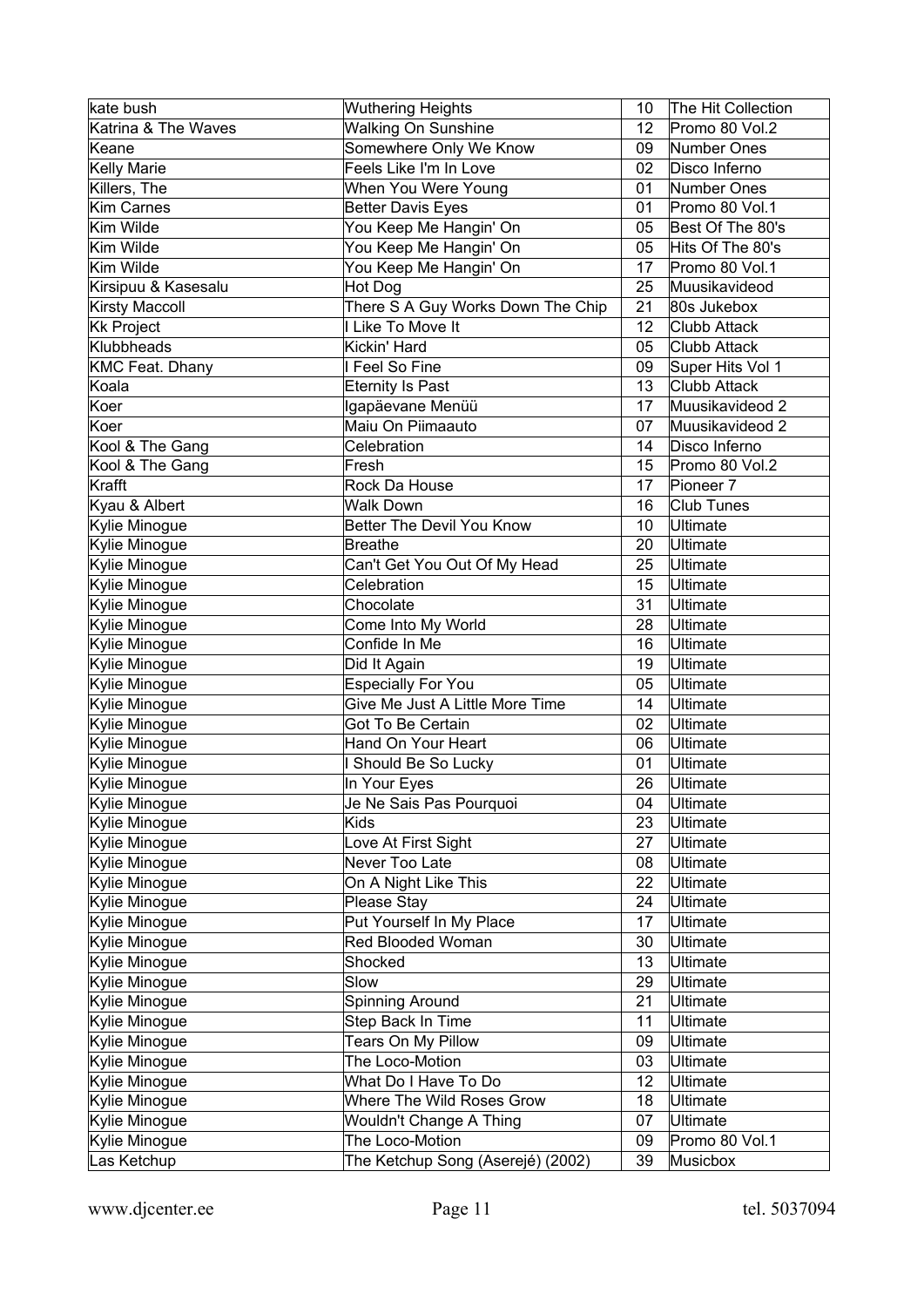| LeAnn Rimes            | How Do I Live                     | 17 | Promo 1997                     |
|------------------------|-----------------------------------|----|--------------------------------|
| Led Zeppelin           | <b>Black Dog</b>                  | 11 | Mothership                     |
| Led Zeppelin           | Bring It On Home                  | 09 | Mothership                     |
| Led Zeppelin           | Communication Breakdown           | 08 | Mothership                     |
| Led Zeppelin           | Dazed and Confused                | 03 | Mothership                     |
| Led Zeppelin           | Going to California               | 14 | Mothership                     |
| Led Zeppelin           | I Can't Quit You Baby             | 02 | Mothership                     |
| Led Zeppelin           | <b>Immigrant Song</b>             | 10 | Mothership                     |
| Led Zeppelin           | In My Time of Dying               | 15 | Mothership                     |
| Led Zeppelin           | Kashmir                           | 19 | Mothership                     |
| Led Zeppelin           | Misty Mountain Hop                | 12 | Mothership                     |
| Led Zeppelin           | <b>Moby Dick</b>                  | 06 | Mothership                     |
| Led Zeppelin           | Nobody's Fault but Mine           | 18 | Mothership                     |
| Led Zeppelin           | Rock and Roll                     | 17 | Mothership                     |
| Led Zeppelin           | Stairway to Heaven                | 16 | Mothership                     |
| Led Zeppelin           | The Ocean                         | 13 | Mothership                     |
| Led Zeppelin           | We're Gonna Groove                | 01 | Mothership                     |
| Led Zeppelin           | What Is and What Should Never Be  | 05 | Mothership                     |
| Led Zeppelin           | <b>White Summer</b>               | 04 | Mothership                     |
| Led Zeppelin           | Whole Lotta Love                  | 20 | Mothership                     |
| Led Zeppelin           | Whole Lotta Love                  | 07 | Mothership                     |
| Leki                   | Trouble                           | 02 | Tuning Hitz 2                  |
| Lene Alexandra         | Hot Boy Hot Girl                  | 12 | Dance Now 2                    |
| Lifelike & Kris Menace | Discopolis                        | 20 | Annual 2007                    |
| Lighthouse Family      | High                              | 11 | Best Of The 90's               |
| Lighthouse Family      | Lifted                            | 14 | Hits Of The 90's               |
| Lighthouse Family      | High                              | 11 | Hits Of The 90's Vol.2         |
|                        |                                   |    |                                |
| Lighthouse Family      | High (1998)                       | 21 | <b>Musicbox</b>                |
| Liisi Koikson          | Headstrong                        | 09 | Muusikavideod                  |
| Limp Bizkit            | Rollin'                           | 17 | <b>Number Ones</b>             |
| Lipps Incorporated     | Funkytown                         | 03 | Disco Inferno                  |
| Livin' Joy             | Don't Stop Movin'                 | 26 | Promo 1997                     |
| Look, The              | I Am The Beat                     | 16 | 80s Jukebox                    |
| Loona                  | Hijo De La Luna (1998)            | 20 | Musicbox                       |
| Lorindo                | <b>Right Here Waiting</b>         | 18 | Super Hits Vol 1               |
| Lorna                  | Papi Chulo Te Traigo El Mmmm      | 11 | Italian Chart 2004             |
| Los Lobos              | La Bamba                          | 17 | Promo 80 Vol.2                 |
| Lou Bega               | Mambo Nr. 5 (1999)                | 25 | Musicbox                       |
| Luci                   | Pime Öö                           | 29 | Muusikavideod                  |
| Luci & Ané             | Pannkoogilaul                     | 03 | Muusikavideod                  |
| Luci & Ané             | Pärnu Rannas                      | 24 | Muusikavideod                  |
| Macy Gray              | I Try (1999)                      | 24 | Musicbox                       |
| Madness                | One Step Beyond                   | 08 | 80s Jukebox                    |
| Madonna                | <b>Bad Girl</b>                   | 01 | Collection 93                  |
| Madonna                | Fever                             | 02 | Collection 93                  |
| Madonna                | Rain                              | 03 | Collection 93                  |
| Madonna                | Secret                            | 04 | Collection 94                  |
| Madonna                | Take A Bow                        | 05 | Collection 94                  |
| Madonna                | <b>Bedtime Story</b>              | 06 | Collection 95                  |
| Madonna                | Human Nature                      | 07 | Collection 95                  |
| Madonna                | Love Don't Live Here Anymore      | 08 | Collection 96                  |
| Madonna                | Drowned World/Substitute For Love | 11 | Collection 98                  |
| Madonna                | Frozen                            | 09 | Collection 98<br>Collection 98 |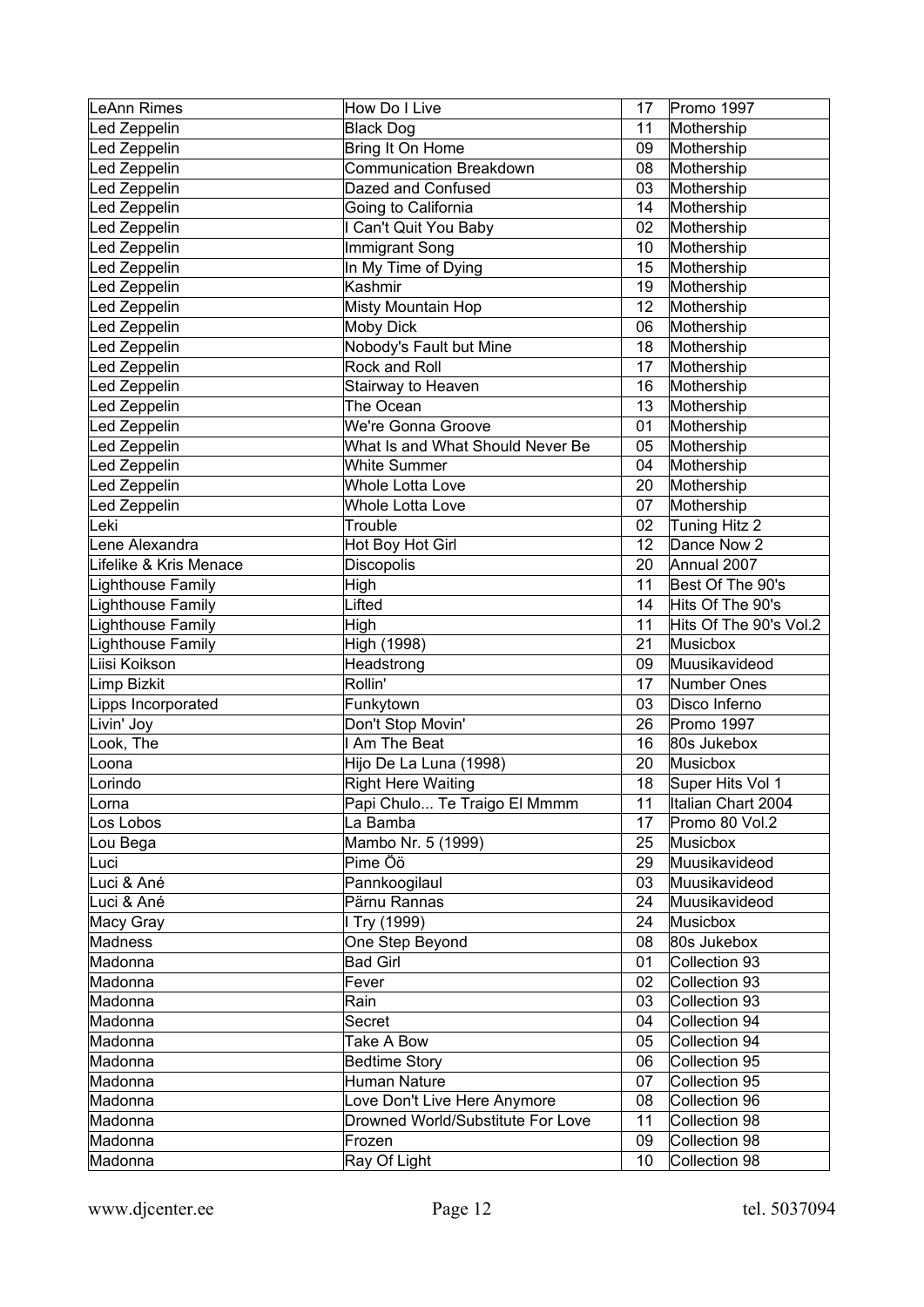| Madonna                      | The Power Of Good-Bye              | 12       | Collection 98      |
|------------------------------|------------------------------------|----------|--------------------|
| Madonna                      | <b>Beautiful Stranger</b>          | 14       | Collection 99      |
| Madonna                      | <b>Nothing Really Matters</b>      | 13       | Collection 99      |
| Madonna                      | <b>Borderline</b>                  | 02       | Immaculate         |
| Madonna                      | Cherish                            | 10       | Immaculate         |
| Madonna                      | <b>Express Yourself</b>            | 09       | Immaculate         |
| Madonna                      | La Isla Bonita                     | 07       | Immaculate         |
| Madonna                      | Like A Prayer                      | 08       | Immaculate         |
| Madonna                      | Like A Virgin                      | 03       | Immaculate         |
| Madonna                      | <b>Luck Star</b>                   | 01       | Immaculate         |
| Madonna                      | <b>Material Girl</b>               | 04       | Immaculate         |
| Madonna                      | Oh Father                          | 11       | Immaculate         |
| Madonna                      | Open Your Heart                    | 06       | Immaculate         |
| Madonna                      | Papa Don't Preach                  | 05       | Immaculate         |
| Madonna                      | Vogue                              | 12       | Immaculate         |
| Madonna                      | Vogue (Live 1990 Mtv)              | 13       | Immaculate         |
| Man                          | Daughter Of A Fire Place           | 21       | Let It Rock        |
| <b>Marcel Romanoff</b>       | I'd Love You To Want Me            | 05       | 90's Hit Explosion |
| <b>Marcel Romanoff</b>       | I'd Love You To Want Me            | 13       | Euro Dance         |
| Marco V                      | <b>False Light</b>                 | 16       | Pioneer 7          |
| Mari-Liis                    | Kellegi Jaoks                      | 19       | Muusikavideod 2    |
| Mariah Carey                 | Honey                              | 13       | Promo 1997         |
| <b>Marianne Faithfull</b>    | <b>Broken English</b>              | 07       | 80s Jukebox        |
| Marilyn Manson               | The Dope Show                      | 23       | Number Ones        |
| Mario Lopez                  | The Final                          | 19       | <b>Club Tunes</b>  |
| <b>Mark Morrison</b>         | <b>Return Of The Mack</b>          | 33       | Promo 1997         |
| Marti Pellow                 | Close To You                       | 19       | Top Pops 2001      |
| Marvin Gaye                  | Sexual Healing                     | 05       | Promo 80 Vol.2     |
| Mason vs. Princess Superstar | Perfect (Exceeder)                 | 02       | <b>Club Tunes</b>  |
| <b>Massive Attack</b>        | Angel                              | 10       | The Best Of        |
| <b>Massive Attack</b>        | Be Thankful For What You'Ve Got    | 04       | The Best Of        |
| <b>Massive Attack</b>        |                                    | 13       | The Best Of        |
| <b>Massive Attack</b>        | <b>Butterfly Caught</b>            | 01       | The Best Of        |
|                              | Daydreaming                        |          |                    |
| <b>Massive Attack</b>        | False Flags                        | 16<br>11 | The Best Of        |
| <b>Massive Attack</b>        | <b>Inertia Creeps</b>              |          | The Best Of        |
| <b>Massive Attack</b>        | Karmacoma                          | 07       | The Best Of        |
| Massive Attack               | Live With Me                       | 14       | The Best Of        |
| <b>Massive Attack</b>        | Live With Me [Alternative version] | 15       | The Best Of        |
| Massive Attack               | Protection                         | 06       | The Best Of        |
| Massive Attack               | Risingson                          | 08       | The Best Of        |
| <b>Massive Attack</b>        | Safe From Harm                     | 03       | The Best Of        |
| Massive Attack               | Sly                                | 05       | The Best Of        |
| <b>Massive Attack</b>        | <b>Special Cases</b>               | 12       | The Best Of        |
| Massive Attack               | Teardrop                           | 09       | The Best Of        |
| <b>Massive Attack</b>        | Unfinished Sympathy                | 02       | The Best Of        |
| Matchbox Twenty              | Push                               | 41       | Promo 1997         |
| Meatloaf                     | You Took The Words Right Out Of    | 03       | Let It Rock        |
| Meie Mees                    | Sinine Vilkur                      | 01       | Muusikavideod      |
| Men Without Hats             | <b>Safety Dance</b>                | 02       | Promo 80 Vol.1     |
| <b>Meredith Brooks</b>       | <b>Bitch</b>                       | 16       | Promo 1997         |
| Michael Jackson              | Bad (Short Version)                | 06       | Number Ones        |
| Michael Jackson              | Beat It                            | 04       | Number Ones        |
| Michael Jackson              | <b>Billie Jean</b>                 | 03       | Number Ones        |
| Michael Jackson              | <b>Black Or White</b>              | 11       | Number Ones        |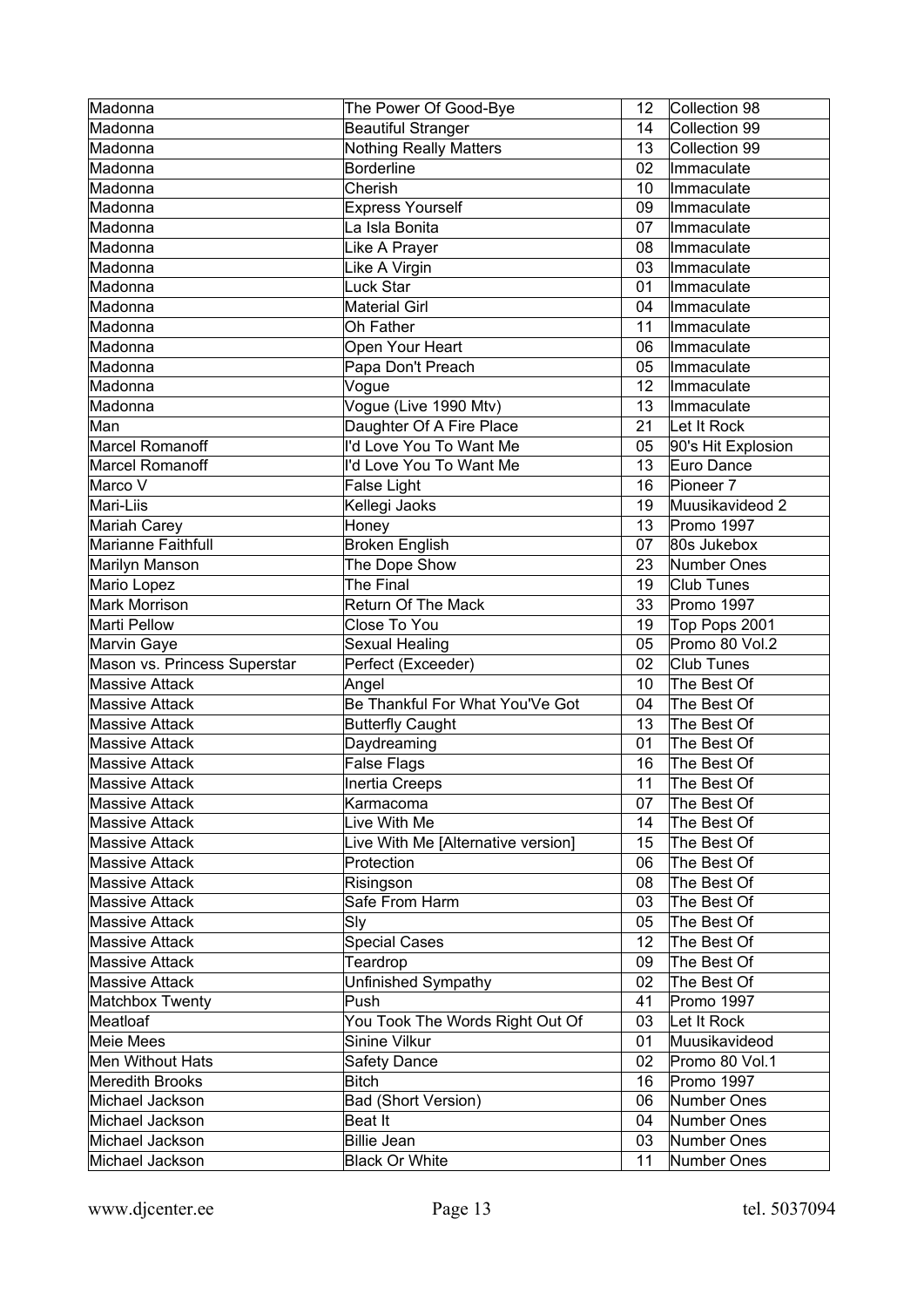| Michael Jackson<br>Dirty Diana<br>10<br>Number Ones<br>Don't Stop 'Til You Get Enough<br>Michael Jackson<br>01<br>Number Ones<br>Earth Song<br>13 <sup>7</sup><br>Number Ones<br>Michael Jackson<br>Man In The Mirror<br>Michael Jackson<br>08<br>Number Ones<br>Rock With You<br>02<br>Michael Jackson<br>Number Ones<br>Smooth Criminal (Fast/Blurry Version)<br>Michael Jackson<br>09<br>Number Ones<br>The Way You Make Me Feel<br>Michael Jackson<br>07<br>Number Ones<br>Thriller<br>Michael Jackson<br>05<br>Number Ones<br>You Are Not Alone<br>12<br>Michael Jackson<br>Number Ones<br>15<br>Michael Jackson<br>You Rock My World<br>Number Ones<br>Michael Jackson<br><b>Billie Jean</b><br>12 <sub>2</sub><br>Promo 80 Vol.1<br>The Way You Make Me Feel<br>Michael Jackson<br>07<br>Promo 80 Vol.2<br>Michael Sembello<br>Maniac<br>10<br>Promo 80 Vol.2<br>Mighty Mighty Bosstones, The<br>The Impression That I Get<br>Promo 1997<br>46<br>Milk & Sugar Feat. L. Pattinson<br>Jezabel<br>10 <sup>°</sup><br>Pioneer <sub>7</sub><br>Milk Inc.<br>La Vache<br>03<br><b>Clubb Attack</b><br>Girl You Know It's True<br>Milli Vanilli<br>22<br>Promo 80 Vol.1<br>Speechless<br>12 <sub>2</sub><br>Annual 2007<br>Mish Mash<br><b>Missy Elliott</b><br>Work It<br>14<br>Number Ones<br>Mo-Do<br>Eins, Zwei, Polizei<br>12<br>Retro Hits<br>Mo-Do<br>17<br>Retro Hits 2<br>Gema Tanzen<br>Mo-Do<br>Eins, Zwei, Polizei<br>20<br>Italian Chart 2004<br>Atlantis Is Calling (S.O.S For Love)<br>Final Album<br><b>Modern Talking</b><br>05<br><b>Brother Louie</b><br><b>Modern Talking</b><br><b>Final Album</b><br>04<br>Modern Talking<br>Brother Louie (Feat. Eric Singleton)<br>11<br>Final Album<br>Modern Talking<br>Cheri Cheri Lady<br>03<br>Final Album<br>Modern Talking<br>China In Her Eyes (Feat. Eric Singleton)<br>14<br>Final Album<br>Don't Take Away My Heart (Feat. Single<br>15<br><b>Modern Talking</b><br>Final Album<br>Geronimo's Cadillac<br><b>Modern Talking</b><br>Final Album<br>06<br><b>Modern Talking</b><br>Give Me Peace On Earth<br>Final Album<br>07<br><b>Modern Talking</b><br>In 100 Years<br>Final Album<br>09<br><b>Modern Talking</b><br>Final Album<br>Jet Airliner<br>08<br><b>Modern Talking</b><br>Final Album<br>Juliet<br>19<br>Modern Talking<br>17<br>Last Exit To Brooklyn<br>Final Album<br><b>Ready For The Victory</b><br>Modern Talking<br>18<br>Final Album<br>Sexy Sexy Lover (Feat. Eric Singleton)<br>13<br><b>Modern Talking</b><br><b>Final Album</b><br><b>Modern Talking</b><br>Tv Makes The Superstar<br>20<br>Final Album<br>Win The Race<br><b>Modern Talking</b><br>16<br>Final Album<br><b>Modern Talking</b><br>You Are Not Alone (Feat. Eric Singleton<br>12<br><b>Final Album</b><br>Modern Talking<br>You Can Win If You Want<br>02<br><b>Final Album</b><br><b>Modern Talking</b><br>You're My Heart, You're My Soul<br>01<br>Final Album<br><b>Modern Talking</b><br>You're My Heart, You're My Soul (Remix<br>Final Album<br>10<br>You Know Y<br>22<br>Super Hits Vol 1<br>Moguai<br>Mono<br>Monotones<br>Retro Hits 3<br>09<br>Let It Rock<br>Motorhead<br>Ace Of Spade<br>06<br>Mountain<br>Don't Look Around<br>04<br>Let It Rock<br>Mungo Jerry<br>In The Summertime<br>The Hit Collection<br>01<br>Musique Vs. U2<br>New Years Dub<br>Top Pops 2001<br>14<br>Mync Project Feat. Abigail Bailey<br>Something On Your Mind<br>12<br>Pioneer <sub>7</sub><br>N-Euro<br>Rukkileib<br>18<br>Muusikavideod<br>12<br>Let It Rock<br>Nazereth<br><b>Morning Dew</b><br>Superstar<br>Super Hits Vol 1<br>Navigators<br>07<br>New Hids On The Block<br>Hit Clips 90's<br>Tonight<br>08 | Michael Jackson | Blood On The Dance Floor (Re-Edited) | 14 | Number Ones |
|----------------------------------------------------------------------------------------------------------------------------------------------------------------------------------------------------------------------------------------------------------------------------------------------------------------------------------------------------------------------------------------------------------------------------------------------------------------------------------------------------------------------------------------------------------------------------------------------------------------------------------------------------------------------------------------------------------------------------------------------------------------------------------------------------------------------------------------------------------------------------------------------------------------------------------------------------------------------------------------------------------------------------------------------------------------------------------------------------------------------------------------------------------------------------------------------------------------------------------------------------------------------------------------------------------------------------------------------------------------------------------------------------------------------------------------------------------------------------------------------------------------------------------------------------------------------------------------------------------------------------------------------------------------------------------------------------------------------------------------------------------------------------------------------------------------------------------------------------------------------------------------------------------------------------------------------------------------------------------------------------------------------------------------------------------------------------------------------------------------------------------------------------------------------------------------------------------------------------------------------------------------------------------------------------------------------------------------------------------------------------------------------------------------------------------------------------------------------------------------------------------------------------------------------------------------------------------------------------------------------------------------------------------------------------------------------------------------------------------------------------------------------------------------------------------------------------------------------------------------------------------------------------------------------------------------------------------------------------------------------------------------------------------------------------------------------------------------------------------------------------------------------------------------------------------------------------------------------------------------------------------------------------------------------------------------------------------------------------------------------------------------------------------------------------------------------------------------------------------------------------------------------------------------------------------------------------------------------------------------------------------------------------------------------|-----------------|--------------------------------------|----|-------------|
|                                                                                                                                                                                                                                                                                                                                                                                                                                                                                                                                                                                                                                                                                                                                                                                                                                                                                                                                                                                                                                                                                                                                                                                                                                                                                                                                                                                                                                                                                                                                                                                                                                                                                                                                                                                                                                                                                                                                                                                                                                                                                                                                                                                                                                                                                                                                                                                                                                                                                                                                                                                                                                                                                                                                                                                                                                                                                                                                                                                                                                                                                                                                                                                                                                                                                                                                                                                                                                                                                                                                                                                                                                                                      |                 |                                      |    |             |
|                                                                                                                                                                                                                                                                                                                                                                                                                                                                                                                                                                                                                                                                                                                                                                                                                                                                                                                                                                                                                                                                                                                                                                                                                                                                                                                                                                                                                                                                                                                                                                                                                                                                                                                                                                                                                                                                                                                                                                                                                                                                                                                                                                                                                                                                                                                                                                                                                                                                                                                                                                                                                                                                                                                                                                                                                                                                                                                                                                                                                                                                                                                                                                                                                                                                                                                                                                                                                                                                                                                                                                                                                                                                      |                 |                                      |    |             |
|                                                                                                                                                                                                                                                                                                                                                                                                                                                                                                                                                                                                                                                                                                                                                                                                                                                                                                                                                                                                                                                                                                                                                                                                                                                                                                                                                                                                                                                                                                                                                                                                                                                                                                                                                                                                                                                                                                                                                                                                                                                                                                                                                                                                                                                                                                                                                                                                                                                                                                                                                                                                                                                                                                                                                                                                                                                                                                                                                                                                                                                                                                                                                                                                                                                                                                                                                                                                                                                                                                                                                                                                                                                                      |                 |                                      |    |             |
|                                                                                                                                                                                                                                                                                                                                                                                                                                                                                                                                                                                                                                                                                                                                                                                                                                                                                                                                                                                                                                                                                                                                                                                                                                                                                                                                                                                                                                                                                                                                                                                                                                                                                                                                                                                                                                                                                                                                                                                                                                                                                                                                                                                                                                                                                                                                                                                                                                                                                                                                                                                                                                                                                                                                                                                                                                                                                                                                                                                                                                                                                                                                                                                                                                                                                                                                                                                                                                                                                                                                                                                                                                                                      |                 |                                      |    |             |
|                                                                                                                                                                                                                                                                                                                                                                                                                                                                                                                                                                                                                                                                                                                                                                                                                                                                                                                                                                                                                                                                                                                                                                                                                                                                                                                                                                                                                                                                                                                                                                                                                                                                                                                                                                                                                                                                                                                                                                                                                                                                                                                                                                                                                                                                                                                                                                                                                                                                                                                                                                                                                                                                                                                                                                                                                                                                                                                                                                                                                                                                                                                                                                                                                                                                                                                                                                                                                                                                                                                                                                                                                                                                      |                 |                                      |    |             |
|                                                                                                                                                                                                                                                                                                                                                                                                                                                                                                                                                                                                                                                                                                                                                                                                                                                                                                                                                                                                                                                                                                                                                                                                                                                                                                                                                                                                                                                                                                                                                                                                                                                                                                                                                                                                                                                                                                                                                                                                                                                                                                                                                                                                                                                                                                                                                                                                                                                                                                                                                                                                                                                                                                                                                                                                                                                                                                                                                                                                                                                                                                                                                                                                                                                                                                                                                                                                                                                                                                                                                                                                                                                                      |                 |                                      |    |             |
|                                                                                                                                                                                                                                                                                                                                                                                                                                                                                                                                                                                                                                                                                                                                                                                                                                                                                                                                                                                                                                                                                                                                                                                                                                                                                                                                                                                                                                                                                                                                                                                                                                                                                                                                                                                                                                                                                                                                                                                                                                                                                                                                                                                                                                                                                                                                                                                                                                                                                                                                                                                                                                                                                                                                                                                                                                                                                                                                                                                                                                                                                                                                                                                                                                                                                                                                                                                                                                                                                                                                                                                                                                                                      |                 |                                      |    |             |
|                                                                                                                                                                                                                                                                                                                                                                                                                                                                                                                                                                                                                                                                                                                                                                                                                                                                                                                                                                                                                                                                                                                                                                                                                                                                                                                                                                                                                                                                                                                                                                                                                                                                                                                                                                                                                                                                                                                                                                                                                                                                                                                                                                                                                                                                                                                                                                                                                                                                                                                                                                                                                                                                                                                                                                                                                                                                                                                                                                                                                                                                                                                                                                                                                                                                                                                                                                                                                                                                                                                                                                                                                                                                      |                 |                                      |    |             |
|                                                                                                                                                                                                                                                                                                                                                                                                                                                                                                                                                                                                                                                                                                                                                                                                                                                                                                                                                                                                                                                                                                                                                                                                                                                                                                                                                                                                                                                                                                                                                                                                                                                                                                                                                                                                                                                                                                                                                                                                                                                                                                                                                                                                                                                                                                                                                                                                                                                                                                                                                                                                                                                                                                                                                                                                                                                                                                                                                                                                                                                                                                                                                                                                                                                                                                                                                                                                                                                                                                                                                                                                                                                                      |                 |                                      |    |             |
|                                                                                                                                                                                                                                                                                                                                                                                                                                                                                                                                                                                                                                                                                                                                                                                                                                                                                                                                                                                                                                                                                                                                                                                                                                                                                                                                                                                                                                                                                                                                                                                                                                                                                                                                                                                                                                                                                                                                                                                                                                                                                                                                                                                                                                                                                                                                                                                                                                                                                                                                                                                                                                                                                                                                                                                                                                                                                                                                                                                                                                                                                                                                                                                                                                                                                                                                                                                                                                                                                                                                                                                                                                                                      |                 |                                      |    |             |
|                                                                                                                                                                                                                                                                                                                                                                                                                                                                                                                                                                                                                                                                                                                                                                                                                                                                                                                                                                                                                                                                                                                                                                                                                                                                                                                                                                                                                                                                                                                                                                                                                                                                                                                                                                                                                                                                                                                                                                                                                                                                                                                                                                                                                                                                                                                                                                                                                                                                                                                                                                                                                                                                                                                                                                                                                                                                                                                                                                                                                                                                                                                                                                                                                                                                                                                                                                                                                                                                                                                                                                                                                                                                      |                 |                                      |    |             |
|                                                                                                                                                                                                                                                                                                                                                                                                                                                                                                                                                                                                                                                                                                                                                                                                                                                                                                                                                                                                                                                                                                                                                                                                                                                                                                                                                                                                                                                                                                                                                                                                                                                                                                                                                                                                                                                                                                                                                                                                                                                                                                                                                                                                                                                                                                                                                                                                                                                                                                                                                                                                                                                                                                                                                                                                                                                                                                                                                                                                                                                                                                                                                                                                                                                                                                                                                                                                                                                                                                                                                                                                                                                                      |                 |                                      |    |             |
|                                                                                                                                                                                                                                                                                                                                                                                                                                                                                                                                                                                                                                                                                                                                                                                                                                                                                                                                                                                                                                                                                                                                                                                                                                                                                                                                                                                                                                                                                                                                                                                                                                                                                                                                                                                                                                                                                                                                                                                                                                                                                                                                                                                                                                                                                                                                                                                                                                                                                                                                                                                                                                                                                                                                                                                                                                                                                                                                                                                                                                                                                                                                                                                                                                                                                                                                                                                                                                                                                                                                                                                                                                                                      |                 |                                      |    |             |
|                                                                                                                                                                                                                                                                                                                                                                                                                                                                                                                                                                                                                                                                                                                                                                                                                                                                                                                                                                                                                                                                                                                                                                                                                                                                                                                                                                                                                                                                                                                                                                                                                                                                                                                                                                                                                                                                                                                                                                                                                                                                                                                                                                                                                                                                                                                                                                                                                                                                                                                                                                                                                                                                                                                                                                                                                                                                                                                                                                                                                                                                                                                                                                                                                                                                                                                                                                                                                                                                                                                                                                                                                                                                      |                 |                                      |    |             |
|                                                                                                                                                                                                                                                                                                                                                                                                                                                                                                                                                                                                                                                                                                                                                                                                                                                                                                                                                                                                                                                                                                                                                                                                                                                                                                                                                                                                                                                                                                                                                                                                                                                                                                                                                                                                                                                                                                                                                                                                                                                                                                                                                                                                                                                                                                                                                                                                                                                                                                                                                                                                                                                                                                                                                                                                                                                                                                                                                                                                                                                                                                                                                                                                                                                                                                                                                                                                                                                                                                                                                                                                                                                                      |                 |                                      |    |             |
|                                                                                                                                                                                                                                                                                                                                                                                                                                                                                                                                                                                                                                                                                                                                                                                                                                                                                                                                                                                                                                                                                                                                                                                                                                                                                                                                                                                                                                                                                                                                                                                                                                                                                                                                                                                                                                                                                                                                                                                                                                                                                                                                                                                                                                                                                                                                                                                                                                                                                                                                                                                                                                                                                                                                                                                                                                                                                                                                                                                                                                                                                                                                                                                                                                                                                                                                                                                                                                                                                                                                                                                                                                                                      |                 |                                      |    |             |
|                                                                                                                                                                                                                                                                                                                                                                                                                                                                                                                                                                                                                                                                                                                                                                                                                                                                                                                                                                                                                                                                                                                                                                                                                                                                                                                                                                                                                                                                                                                                                                                                                                                                                                                                                                                                                                                                                                                                                                                                                                                                                                                                                                                                                                                                                                                                                                                                                                                                                                                                                                                                                                                                                                                                                                                                                                                                                                                                                                                                                                                                                                                                                                                                                                                                                                                                                                                                                                                                                                                                                                                                                                                                      |                 |                                      |    |             |
|                                                                                                                                                                                                                                                                                                                                                                                                                                                                                                                                                                                                                                                                                                                                                                                                                                                                                                                                                                                                                                                                                                                                                                                                                                                                                                                                                                                                                                                                                                                                                                                                                                                                                                                                                                                                                                                                                                                                                                                                                                                                                                                                                                                                                                                                                                                                                                                                                                                                                                                                                                                                                                                                                                                                                                                                                                                                                                                                                                                                                                                                                                                                                                                                                                                                                                                                                                                                                                                                                                                                                                                                                                                                      |                 |                                      |    |             |
|                                                                                                                                                                                                                                                                                                                                                                                                                                                                                                                                                                                                                                                                                                                                                                                                                                                                                                                                                                                                                                                                                                                                                                                                                                                                                                                                                                                                                                                                                                                                                                                                                                                                                                                                                                                                                                                                                                                                                                                                                                                                                                                                                                                                                                                                                                                                                                                                                                                                                                                                                                                                                                                                                                                                                                                                                                                                                                                                                                                                                                                                                                                                                                                                                                                                                                                                                                                                                                                                                                                                                                                                                                                                      |                 |                                      |    |             |
|                                                                                                                                                                                                                                                                                                                                                                                                                                                                                                                                                                                                                                                                                                                                                                                                                                                                                                                                                                                                                                                                                                                                                                                                                                                                                                                                                                                                                                                                                                                                                                                                                                                                                                                                                                                                                                                                                                                                                                                                                                                                                                                                                                                                                                                                                                                                                                                                                                                                                                                                                                                                                                                                                                                                                                                                                                                                                                                                                                                                                                                                                                                                                                                                                                                                                                                                                                                                                                                                                                                                                                                                                                                                      |                 |                                      |    |             |
|                                                                                                                                                                                                                                                                                                                                                                                                                                                                                                                                                                                                                                                                                                                                                                                                                                                                                                                                                                                                                                                                                                                                                                                                                                                                                                                                                                                                                                                                                                                                                                                                                                                                                                                                                                                                                                                                                                                                                                                                                                                                                                                                                                                                                                                                                                                                                                                                                                                                                                                                                                                                                                                                                                                                                                                                                                                                                                                                                                                                                                                                                                                                                                                                                                                                                                                                                                                                                                                                                                                                                                                                                                                                      |                 |                                      |    |             |
|                                                                                                                                                                                                                                                                                                                                                                                                                                                                                                                                                                                                                                                                                                                                                                                                                                                                                                                                                                                                                                                                                                                                                                                                                                                                                                                                                                                                                                                                                                                                                                                                                                                                                                                                                                                                                                                                                                                                                                                                                                                                                                                                                                                                                                                                                                                                                                                                                                                                                                                                                                                                                                                                                                                                                                                                                                                                                                                                                                                                                                                                                                                                                                                                                                                                                                                                                                                                                                                                                                                                                                                                                                                                      |                 |                                      |    |             |
|                                                                                                                                                                                                                                                                                                                                                                                                                                                                                                                                                                                                                                                                                                                                                                                                                                                                                                                                                                                                                                                                                                                                                                                                                                                                                                                                                                                                                                                                                                                                                                                                                                                                                                                                                                                                                                                                                                                                                                                                                                                                                                                                                                                                                                                                                                                                                                                                                                                                                                                                                                                                                                                                                                                                                                                                                                                                                                                                                                                                                                                                                                                                                                                                                                                                                                                                                                                                                                                                                                                                                                                                                                                                      |                 |                                      |    |             |
|                                                                                                                                                                                                                                                                                                                                                                                                                                                                                                                                                                                                                                                                                                                                                                                                                                                                                                                                                                                                                                                                                                                                                                                                                                                                                                                                                                                                                                                                                                                                                                                                                                                                                                                                                                                                                                                                                                                                                                                                                                                                                                                                                                                                                                                                                                                                                                                                                                                                                                                                                                                                                                                                                                                                                                                                                                                                                                                                                                                                                                                                                                                                                                                                                                                                                                                                                                                                                                                                                                                                                                                                                                                                      |                 |                                      |    |             |
|                                                                                                                                                                                                                                                                                                                                                                                                                                                                                                                                                                                                                                                                                                                                                                                                                                                                                                                                                                                                                                                                                                                                                                                                                                                                                                                                                                                                                                                                                                                                                                                                                                                                                                                                                                                                                                                                                                                                                                                                                                                                                                                                                                                                                                                                                                                                                                                                                                                                                                                                                                                                                                                                                                                                                                                                                                                                                                                                                                                                                                                                                                                                                                                                                                                                                                                                                                                                                                                                                                                                                                                                                                                                      |                 |                                      |    |             |
|                                                                                                                                                                                                                                                                                                                                                                                                                                                                                                                                                                                                                                                                                                                                                                                                                                                                                                                                                                                                                                                                                                                                                                                                                                                                                                                                                                                                                                                                                                                                                                                                                                                                                                                                                                                                                                                                                                                                                                                                                                                                                                                                                                                                                                                                                                                                                                                                                                                                                                                                                                                                                                                                                                                                                                                                                                                                                                                                                                                                                                                                                                                                                                                                                                                                                                                                                                                                                                                                                                                                                                                                                                                                      |                 |                                      |    |             |
|                                                                                                                                                                                                                                                                                                                                                                                                                                                                                                                                                                                                                                                                                                                                                                                                                                                                                                                                                                                                                                                                                                                                                                                                                                                                                                                                                                                                                                                                                                                                                                                                                                                                                                                                                                                                                                                                                                                                                                                                                                                                                                                                                                                                                                                                                                                                                                                                                                                                                                                                                                                                                                                                                                                                                                                                                                                                                                                                                                                                                                                                                                                                                                                                                                                                                                                                                                                                                                                                                                                                                                                                                                                                      |                 |                                      |    |             |
|                                                                                                                                                                                                                                                                                                                                                                                                                                                                                                                                                                                                                                                                                                                                                                                                                                                                                                                                                                                                                                                                                                                                                                                                                                                                                                                                                                                                                                                                                                                                                                                                                                                                                                                                                                                                                                                                                                                                                                                                                                                                                                                                                                                                                                                                                                                                                                                                                                                                                                                                                                                                                                                                                                                                                                                                                                                                                                                                                                                                                                                                                                                                                                                                                                                                                                                                                                                                                                                                                                                                                                                                                                                                      |                 |                                      |    |             |
|                                                                                                                                                                                                                                                                                                                                                                                                                                                                                                                                                                                                                                                                                                                                                                                                                                                                                                                                                                                                                                                                                                                                                                                                                                                                                                                                                                                                                                                                                                                                                                                                                                                                                                                                                                                                                                                                                                                                                                                                                                                                                                                                                                                                                                                                                                                                                                                                                                                                                                                                                                                                                                                                                                                                                                                                                                                                                                                                                                                                                                                                                                                                                                                                                                                                                                                                                                                                                                                                                                                                                                                                                                                                      |                 |                                      |    |             |
|                                                                                                                                                                                                                                                                                                                                                                                                                                                                                                                                                                                                                                                                                                                                                                                                                                                                                                                                                                                                                                                                                                                                                                                                                                                                                                                                                                                                                                                                                                                                                                                                                                                                                                                                                                                                                                                                                                                                                                                                                                                                                                                                                                                                                                                                                                                                                                                                                                                                                                                                                                                                                                                                                                                                                                                                                                                                                                                                                                                                                                                                                                                                                                                                                                                                                                                                                                                                                                                                                                                                                                                                                                                                      |                 |                                      |    |             |
|                                                                                                                                                                                                                                                                                                                                                                                                                                                                                                                                                                                                                                                                                                                                                                                                                                                                                                                                                                                                                                                                                                                                                                                                                                                                                                                                                                                                                                                                                                                                                                                                                                                                                                                                                                                                                                                                                                                                                                                                                                                                                                                                                                                                                                                                                                                                                                                                                                                                                                                                                                                                                                                                                                                                                                                                                                                                                                                                                                                                                                                                                                                                                                                                                                                                                                                                                                                                                                                                                                                                                                                                                                                                      |                 |                                      |    |             |
|                                                                                                                                                                                                                                                                                                                                                                                                                                                                                                                                                                                                                                                                                                                                                                                                                                                                                                                                                                                                                                                                                                                                                                                                                                                                                                                                                                                                                                                                                                                                                                                                                                                                                                                                                                                                                                                                                                                                                                                                                                                                                                                                                                                                                                                                                                                                                                                                                                                                                                                                                                                                                                                                                                                                                                                                                                                                                                                                                                                                                                                                                                                                                                                                                                                                                                                                                                                                                                                                                                                                                                                                                                                                      |                 |                                      |    |             |
|                                                                                                                                                                                                                                                                                                                                                                                                                                                                                                                                                                                                                                                                                                                                                                                                                                                                                                                                                                                                                                                                                                                                                                                                                                                                                                                                                                                                                                                                                                                                                                                                                                                                                                                                                                                                                                                                                                                                                                                                                                                                                                                                                                                                                                                                                                                                                                                                                                                                                                                                                                                                                                                                                                                                                                                                                                                                                                                                                                                                                                                                                                                                                                                                                                                                                                                                                                                                                                                                                                                                                                                                                                                                      |                 |                                      |    |             |
|                                                                                                                                                                                                                                                                                                                                                                                                                                                                                                                                                                                                                                                                                                                                                                                                                                                                                                                                                                                                                                                                                                                                                                                                                                                                                                                                                                                                                                                                                                                                                                                                                                                                                                                                                                                                                                                                                                                                                                                                                                                                                                                                                                                                                                                                                                                                                                                                                                                                                                                                                                                                                                                                                                                                                                                                                                                                                                                                                                                                                                                                                                                                                                                                                                                                                                                                                                                                                                                                                                                                                                                                                                                                      |                 |                                      |    |             |
|                                                                                                                                                                                                                                                                                                                                                                                                                                                                                                                                                                                                                                                                                                                                                                                                                                                                                                                                                                                                                                                                                                                                                                                                                                                                                                                                                                                                                                                                                                                                                                                                                                                                                                                                                                                                                                                                                                                                                                                                                                                                                                                                                                                                                                                                                                                                                                                                                                                                                                                                                                                                                                                                                                                                                                                                                                                                                                                                                                                                                                                                                                                                                                                                                                                                                                                                                                                                                                                                                                                                                                                                                                                                      |                 |                                      |    |             |
|                                                                                                                                                                                                                                                                                                                                                                                                                                                                                                                                                                                                                                                                                                                                                                                                                                                                                                                                                                                                                                                                                                                                                                                                                                                                                                                                                                                                                                                                                                                                                                                                                                                                                                                                                                                                                                                                                                                                                                                                                                                                                                                                                                                                                                                                                                                                                                                                                                                                                                                                                                                                                                                                                                                                                                                                                                                                                                                                                                                                                                                                                                                                                                                                                                                                                                                                                                                                                                                                                                                                                                                                                                                                      |                 |                                      |    |             |
|                                                                                                                                                                                                                                                                                                                                                                                                                                                                                                                                                                                                                                                                                                                                                                                                                                                                                                                                                                                                                                                                                                                                                                                                                                                                                                                                                                                                                                                                                                                                                                                                                                                                                                                                                                                                                                                                                                                                                                                                                                                                                                                                                                                                                                                                                                                                                                                                                                                                                                                                                                                                                                                                                                                                                                                                                                                                                                                                                                                                                                                                                                                                                                                                                                                                                                                                                                                                                                                                                                                                                                                                                                                                      |                 |                                      |    |             |
|                                                                                                                                                                                                                                                                                                                                                                                                                                                                                                                                                                                                                                                                                                                                                                                                                                                                                                                                                                                                                                                                                                                                                                                                                                                                                                                                                                                                                                                                                                                                                                                                                                                                                                                                                                                                                                                                                                                                                                                                                                                                                                                                                                                                                                                                                                                                                                                                                                                                                                                                                                                                                                                                                                                                                                                                                                                                                                                                                                                                                                                                                                                                                                                                                                                                                                                                                                                                                                                                                                                                                                                                                                                                      |                 |                                      |    |             |
|                                                                                                                                                                                                                                                                                                                                                                                                                                                                                                                                                                                                                                                                                                                                                                                                                                                                                                                                                                                                                                                                                                                                                                                                                                                                                                                                                                                                                                                                                                                                                                                                                                                                                                                                                                                                                                                                                                                                                                                                                                                                                                                                                                                                                                                                                                                                                                                                                                                                                                                                                                                                                                                                                                                                                                                                                                                                                                                                                                                                                                                                                                                                                                                                                                                                                                                                                                                                                                                                                                                                                                                                                                                                      |                 |                                      |    |             |
|                                                                                                                                                                                                                                                                                                                                                                                                                                                                                                                                                                                                                                                                                                                                                                                                                                                                                                                                                                                                                                                                                                                                                                                                                                                                                                                                                                                                                                                                                                                                                                                                                                                                                                                                                                                                                                                                                                                                                                                                                                                                                                                                                                                                                                                                                                                                                                                                                                                                                                                                                                                                                                                                                                                                                                                                                                                                                                                                                                                                                                                                                                                                                                                                                                                                                                                                                                                                                                                                                                                                                                                                                                                                      |                 |                                      |    |             |
|                                                                                                                                                                                                                                                                                                                                                                                                                                                                                                                                                                                                                                                                                                                                                                                                                                                                                                                                                                                                                                                                                                                                                                                                                                                                                                                                                                                                                                                                                                                                                                                                                                                                                                                                                                                                                                                                                                                                                                                                                                                                                                                                                                                                                                                                                                                                                                                                                                                                                                                                                                                                                                                                                                                                                                                                                                                                                                                                                                                                                                                                                                                                                                                                                                                                                                                                                                                                                                                                                                                                                                                                                                                                      |                 |                                      |    |             |
|                                                                                                                                                                                                                                                                                                                                                                                                                                                                                                                                                                                                                                                                                                                                                                                                                                                                                                                                                                                                                                                                                                                                                                                                                                                                                                                                                                                                                                                                                                                                                                                                                                                                                                                                                                                                                                                                                                                                                                                                                                                                                                                                                                                                                                                                                                                                                                                                                                                                                                                                                                                                                                                                                                                                                                                                                                                                                                                                                                                                                                                                                                                                                                                                                                                                                                                                                                                                                                                                                                                                                                                                                                                                      |                 |                                      |    |             |
|                                                                                                                                                                                                                                                                                                                                                                                                                                                                                                                                                                                                                                                                                                                                                                                                                                                                                                                                                                                                                                                                                                                                                                                                                                                                                                                                                                                                                                                                                                                                                                                                                                                                                                                                                                                                                                                                                                                                                                                                                                                                                                                                                                                                                                                                                                                                                                                                                                                                                                                                                                                                                                                                                                                                                                                                                                                                                                                                                                                                                                                                                                                                                                                                                                                                                                                                                                                                                                                                                                                                                                                                                                                                      |                 |                                      |    |             |
|                                                                                                                                                                                                                                                                                                                                                                                                                                                                                                                                                                                                                                                                                                                                                                                                                                                                                                                                                                                                                                                                                                                                                                                                                                                                                                                                                                                                                                                                                                                                                                                                                                                                                                                                                                                                                                                                                                                                                                                                                                                                                                                                                                                                                                                                                                                                                                                                                                                                                                                                                                                                                                                                                                                                                                                                                                                                                                                                                                                                                                                                                                                                                                                                                                                                                                                                                                                                                                                                                                                                                                                                                                                                      |                 |                                      |    |             |
|                                                                                                                                                                                                                                                                                                                                                                                                                                                                                                                                                                                                                                                                                                                                                                                                                                                                                                                                                                                                                                                                                                                                                                                                                                                                                                                                                                                                                                                                                                                                                                                                                                                                                                                                                                                                                                                                                                                                                                                                                                                                                                                                                                                                                                                                                                                                                                                                                                                                                                                                                                                                                                                                                                                                                                                                                                                                                                                                                                                                                                                                                                                                                                                                                                                                                                                                                                                                                                                                                                                                                                                                                                                                      |                 |                                      |    |             |
|                                                                                                                                                                                                                                                                                                                                                                                                                                                                                                                                                                                                                                                                                                                                                                                                                                                                                                                                                                                                                                                                                                                                                                                                                                                                                                                                                                                                                                                                                                                                                                                                                                                                                                                                                                                                                                                                                                                                                                                                                                                                                                                                                                                                                                                                                                                                                                                                                                                                                                                                                                                                                                                                                                                                                                                                                                                                                                                                                                                                                                                                                                                                                                                                                                                                                                                                                                                                                                                                                                                                                                                                                                                                      |                 |                                      |    |             |
|                                                                                                                                                                                                                                                                                                                                                                                                                                                                                                                                                                                                                                                                                                                                                                                                                                                                                                                                                                                                                                                                                                                                                                                                                                                                                                                                                                                                                                                                                                                                                                                                                                                                                                                                                                                                                                                                                                                                                                                                                                                                                                                                                                                                                                                                                                                                                                                                                                                                                                                                                                                                                                                                                                                                                                                                                                                                                                                                                                                                                                                                                                                                                                                                                                                                                                                                                                                                                                                                                                                                                                                                                                                                      |                 |                                      |    |             |
|                                                                                                                                                                                                                                                                                                                                                                                                                                                                                                                                                                                                                                                                                                                                                                                                                                                                                                                                                                                                                                                                                                                                                                                                                                                                                                                                                                                                                                                                                                                                                                                                                                                                                                                                                                                                                                                                                                                                                                                                                                                                                                                                                                                                                                                                                                                                                                                                                                                                                                                                                                                                                                                                                                                                                                                                                                                                                                                                                                                                                                                                                                                                                                                                                                                                                                                                                                                                                                                                                                                                                                                                                                                                      |                 |                                      |    |             |
|                                                                                                                                                                                                                                                                                                                                                                                                                                                                                                                                                                                                                                                                                                                                                                                                                                                                                                                                                                                                                                                                                                                                                                                                                                                                                                                                                                                                                                                                                                                                                                                                                                                                                                                                                                                                                                                                                                                                                                                                                                                                                                                                                                                                                                                                                                                                                                                                                                                                                                                                                                                                                                                                                                                                                                                                                                                                                                                                                                                                                                                                                                                                                                                                                                                                                                                                                                                                                                                                                                                                                                                                                                                                      |                 |                                      |    |             |
|                                                                                                                                                                                                                                                                                                                                                                                                                                                                                                                                                                                                                                                                                                                                                                                                                                                                                                                                                                                                                                                                                                                                                                                                                                                                                                                                                                                                                                                                                                                                                                                                                                                                                                                                                                                                                                                                                                                                                                                                                                                                                                                                                                                                                                                                                                                                                                                                                                                                                                                                                                                                                                                                                                                                                                                                                                                                                                                                                                                                                                                                                                                                                                                                                                                                                                                                                                                                                                                                                                                                                                                                                                                                      |                 |                                      |    |             |
|                                                                                                                                                                                                                                                                                                                                                                                                                                                                                                                                                                                                                                                                                                                                                                                                                                                                                                                                                                                                                                                                                                                                                                                                                                                                                                                                                                                                                                                                                                                                                                                                                                                                                                                                                                                                                                                                                                                                                                                                                                                                                                                                                                                                                                                                                                                                                                                                                                                                                                                                                                                                                                                                                                                                                                                                                                                                                                                                                                                                                                                                                                                                                                                                                                                                                                                                                                                                                                                                                                                                                                                                                                                                      |                 |                                      |    |             |
|                                                                                                                                                                                                                                                                                                                                                                                                                                                                                                                                                                                                                                                                                                                                                                                                                                                                                                                                                                                                                                                                                                                                                                                                                                                                                                                                                                                                                                                                                                                                                                                                                                                                                                                                                                                                                                                                                                                                                                                                                                                                                                                                                                                                                                                                                                                                                                                                                                                                                                                                                                                                                                                                                                                                                                                                                                                                                                                                                                                                                                                                                                                                                                                                                                                                                                                                                                                                                                                                                                                                                                                                                                                                      |                 |                                      |    |             |
|                                                                                                                                                                                                                                                                                                                                                                                                                                                                                                                                                                                                                                                                                                                                                                                                                                                                                                                                                                                                                                                                                                                                                                                                                                                                                                                                                                                                                                                                                                                                                                                                                                                                                                                                                                                                                                                                                                                                                                                                                                                                                                                                                                                                                                                                                                                                                                                                                                                                                                                                                                                                                                                                                                                                                                                                                                                                                                                                                                                                                                                                                                                                                                                                                                                                                                                                                                                                                                                                                                                                                                                                                                                                      |                 |                                      |    |             |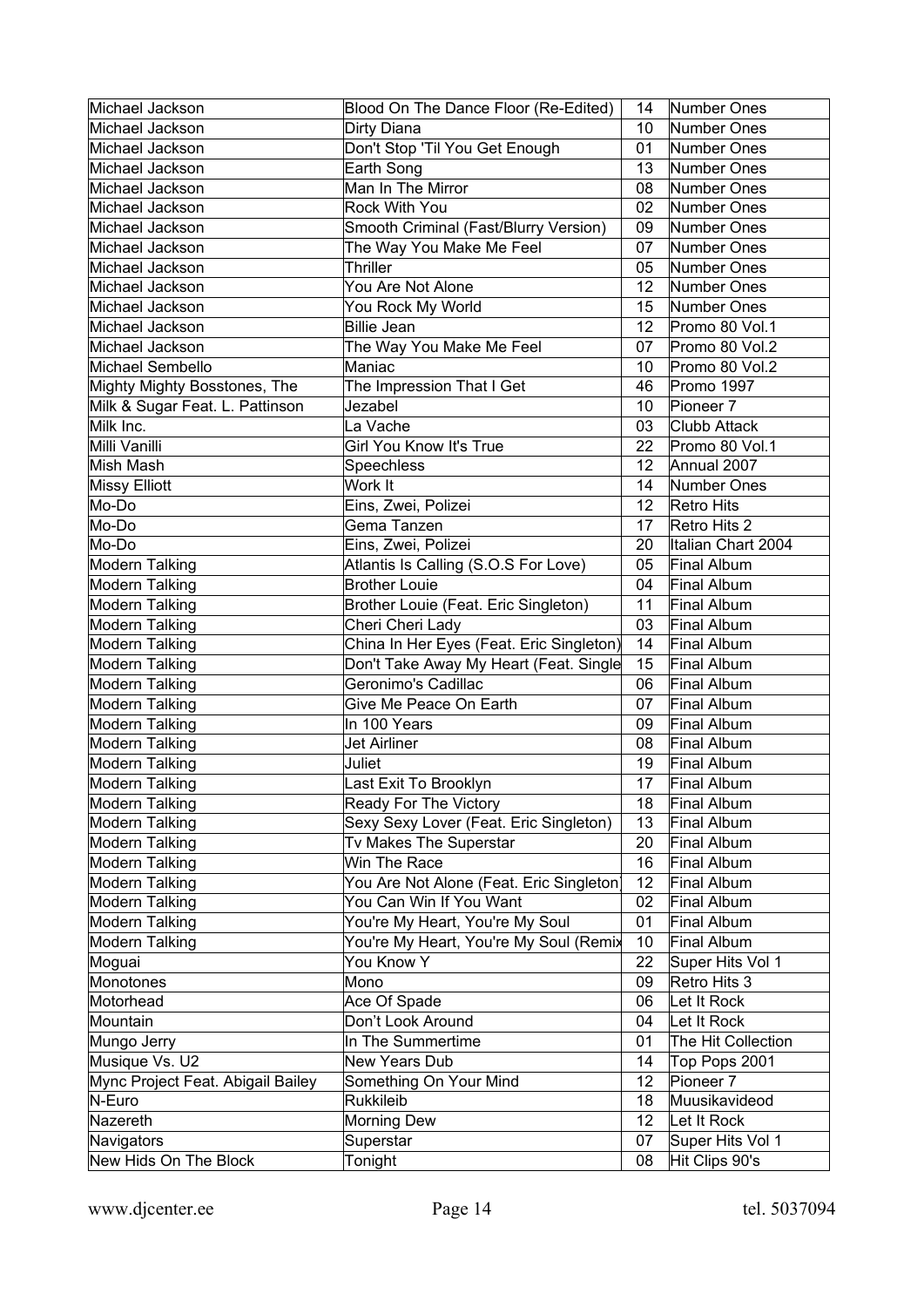| <b>New Order</b>                | <b>Blue Monday</b>              | 38 | Number Ones            |
|---------------------------------|---------------------------------|----|------------------------|
| Nick Kamen                      | I Promised MySelf 2004          | 04 | SuperHits Vol. 2       |
| Nickelback                      | How You Remind Me (2001)        | 32 | Musicbox               |
| Niels Van Gogh                  | One Way Out                     | 22 | Club Tunes             |
| Nightlight Duo                  | Vihmane Päev                    | 31 | Muusikavideod          |
| No Angles                       | Still In Love With You (2002)   | 36 | Musicbox               |
| Notorious B.I.G.                | Mo Money Mo Problems            | 29 | Promo 1997             |
| Novaspace                       | <b>Guardian Angel</b>           | 02 | Super Hits Vol 1       |
| Novaspace                       | Time After Time                 | 17 | Super Hits Vol 1       |
| Oakenfold Feat. Britanny Murphy | Faster Kill Pussycat            | 07 | Annual 2007            |
| Ocean Colour Scene              | <b>Mechanical Wonder</b>        | 16 | Top Pops 2001          |
| Odyssey                         | Going Back To My Roots          | 21 | Disco Inferno          |
| Odyssey                         | Use It And Wear It Out          | 04 | Disco Inferno          |
| Oleta Adams                     | Don't Let The Sun Go Down On Me | 08 | Best Of The 90's       |
| Oleta Adams                     | Don't Let The Sun Go Down On Me | 08 | Hits Of The 90's Vol.2 |
| Omc                             | <b>How Bizarre</b>              | 09 | Hits Of The 90's       |
| <b>OMC</b>                      | <b>How Bizarre</b>              | 15 | Promo 1997             |
| <b>OMD</b>                      | <b>Talking Loud And Clear</b>   | 06 | 80s Jukebox            |
| <b>OMD</b>                      | (Forever) Live And Die          | 19 | <b>Greatest Hits</b>   |
| <b>OMD</b>                      | Call My Name                    | 26 | <b>Greatest Hits</b>   |
| <b>OMD</b>                      | Dream Of Me                     | 28 | <b>Greatest Hits</b>   |
| OMD                             | Dreaming                        | 22 | <b>Greatest Hits</b>   |
| <b>OMD</b>                      | Electricity                     | 01 | <b>Greatest Hits</b>   |
| OMD                             | Enola Gay                       | 04 | <b>Greatest Hits</b>   |
| <b>OMD</b>                      | Everyday                        | 29 | <b>Greatest Hits</b>   |
| <b>OMD</b>                      | Genetic Engineering             | 08 | <b>Greatest Hits</b>   |
| <b>OMD</b>                      | <b>Hold You</b>                 | 17 | <b>Greatest Hits</b>   |
| OMD                             | If You Leave                    | 18 | <b>Greatest Hits</b>   |
| OMD                             | Joan Of Arc                     | 06 | <b>Greatest Hits</b>   |
| OMD                             | La Femme Accident               | 16 | <b>Greatest Hits</b>   |
| OMD                             | Locomotion                      | 10 | <b>Greatest Hits</b>   |
| OMD                             | Maid Of Orleans                 | 07 | <b>Greatest Hits</b>   |
| <b>OMD</b>                      | Messages                        | 03 | <b>Greatest Hits</b>   |
| OMD                             | Never Turn Away                 | 13 | <b>Greatest Hits</b>   |
| <b>OMD</b>                      | Pandora's Box                   | 24 | <b>Greatest Hits</b>   |
| OMD                             | Red Frame/White Light           | 02 | <b>Greatest Hits</b>   |
| OMD                             | Sailing On The Seven Seas       | 23 | <b>Greatest Hits</b>   |
| OMD                             | Secret                          | 15 | <b>Greatest Hits</b>   |
| OMD                             | Shame                           | 21 | <b>Greatest Hits</b>   |
| OMD                             | So In Love                      | 14 | <b>Greatest Hits</b>   |
| OMD                             | Souvenir                        | 05 | <b>Greatest Hits</b>   |
| OMD                             | <b>Stand Above Me</b>           | 27 | <b>Greatest Hits</b>   |
| OMD                             | <b>Talking Loud And Clear</b>   | 11 | <b>Greatest Hits</b>   |
| OMD                             | Telegraph                       | 09 | <b>Greatest Hits</b>   |
| OMD                             | Tesla Girls                     | 12 | <b>Greatest Hits</b>   |
| OMD                             | Then You Turn Away              | 25 | <b>Greatest Hits</b>   |
| OMD                             | Universal                       | 31 | <b>Greatest Hits</b>   |
| OMD                             | Walking On The Milky Way        | 30 | <b>Greatest Hits</b>   |
| OMD                             | We Love You                     | 20 | <b>Greatest Hits</b>   |
| Ottawan                         | Megamix                         | 05 | Retro Hits 3           |
| Outhere Brothers, The           | Boom Boom Boom                  | 13 | 90's Hit Explosion     |
| Outhere Brothers, The           | La La La Hey Hey                | 11 | <b>Clubb Attack</b>    |
| Outhere Brothers, The           | Boom Boom Boom                  | 03 | Euro Dance             |
| Outhere Brothers, The           | Boom Boom Boom (Ohb)            | 35 | Italian Chart 2004     |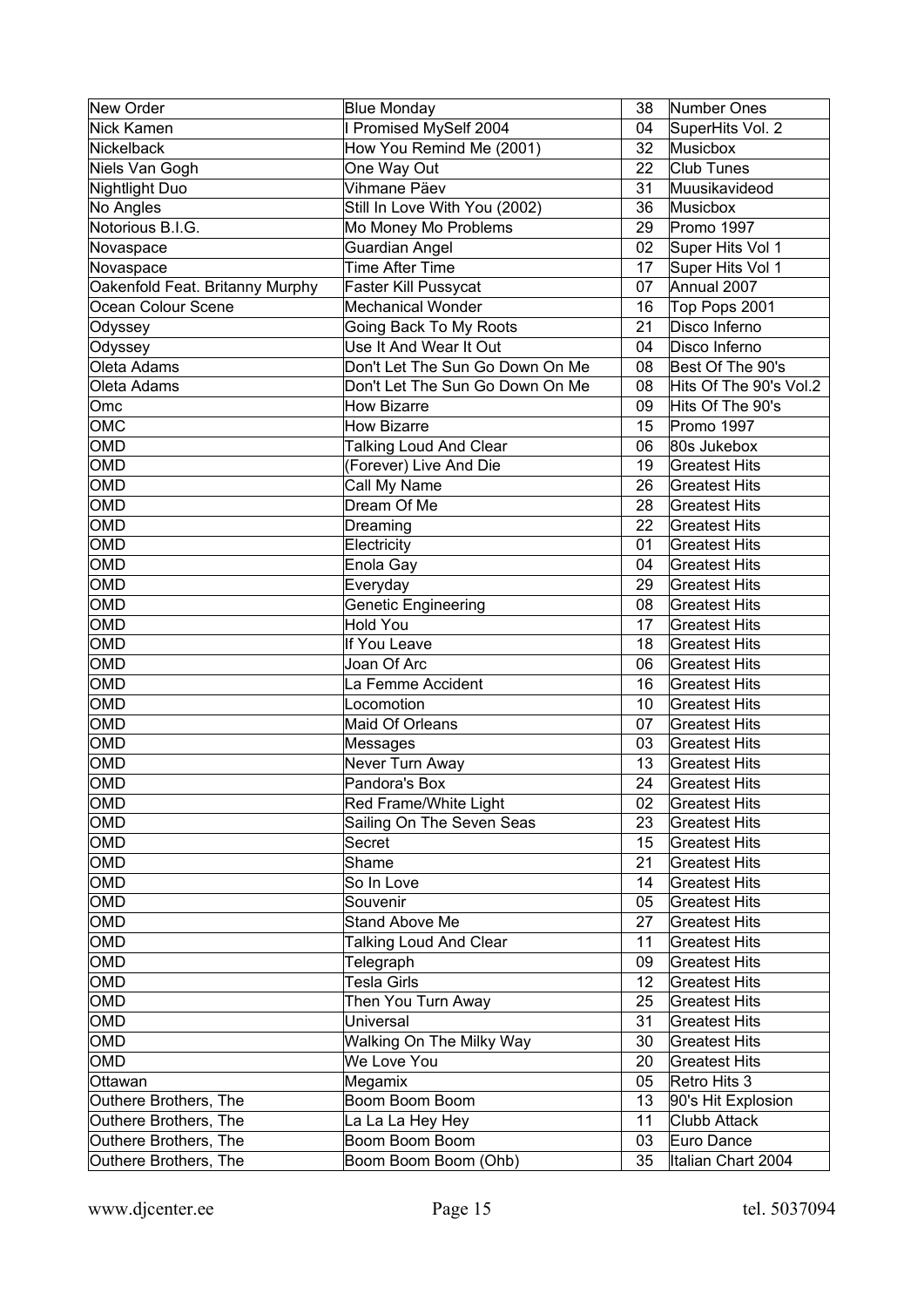| Outhere Brothers, The          | Boom Boom Booom                          | 19 | Retro Hits 2           |
|--------------------------------|------------------------------------------|----|------------------------|
| Outwork                        | Elektro                                  | 19 | Annual 2007            |
| Outwork Feat. Mr. Gee          | Elektro                                  | 04 | Pioneer <sub>7</sub>   |
| Overstyle                      | Sinu Juurde                              | 11 | Muusikavideod          |
| P. Diddy Faith Evans feat. 112 | I'll Be Missing You                      | 35 | Promo 1997             |
| Pandora                        | <b>Tell The World</b>                    | 20 | Super Hits Vol 1       |
| Panjabi MC                     | Mundian To Bach Ke (2002)                | 40 | Musicbox               |
| Paris Red                      | Promises                                 | 13 | Hit Clips 90's         |
| Pasadena                       | Iga Maarjamaa                            | 04 | Muusikavideod          |
| Pasadena                       | Vastu Taevast                            | 21 | Muusikavideod          |
| Paul Weller                    | You do something to me                   | 04 | Best Of The 90's       |
| Paul Weller                    | You Do Something To Me                   | 04 | Hits Of The 90's Vol.2 |
| Paula Cole                     | Where Have All The Cowboys Gone?         | 06 | Promo 1997             |
| Peran                          | We Want To Be Free                       | 06 | SuperHits Vol. 2       |
| Pet Shop Boys                  | A Red Letter Day                         | 31 | Pop Art                |
| Pet Shop Boys                  | Always On My Mind                        | 10 | Pop Art                |
| Pet Shop Boys                  | <b>Before</b>                            | 28 | Pop Art                |
| Pet Shop Boys                  | <b>Being Boring</b>                      | 16 | Pop Art                |
| Pet Shop Boys                  | Can You Forgive Her?                     | 22 | Pop Art                |
| Pet Shop Boys                  | Dj Culture                               | 20 | Pop Art                |
| Pet Shop Boys                  | Domino Dancing                           | 12 | Pop Art                |
| Pet Shop Boys                  | Domino Dancing (Extended Version)        | 39 | Pop Art                |
| Pet Shop Boys                  | Go West                                  | 23 | Pop Art                |
| Pet Shop Boys                  | Go West (Extended Version)               | 41 | Pop Art                |
| Pet Shop Boys                  | Heart                                    | 11 | Pop Art                |
| Pet Shop Boys                  | Home And Dry                             | 36 | Pop Art                |
| Pet Shop Boys                  | How Can You Expect To Be Taken ?         | 17 | Pop Art                |
| Pet Shop Boys                  | I Don't Know What You Want But I         | 33 | Pop Art                |
| Pet Shop Boys                  | I Get Along/E-Mail (Long Version)        | 37 | Pop Art                |
| Pet Shop Boys                  | I Wouldn't Normally Do This Kind Of Thi  | 24 | Pop Art                |
| Pet Shop Boys                  | It's A Sin                               | 07 | Pop Art                |
| Pet Shop Boys                  | It's Alright                             | 14 | Pop Art                |
| Pet Shop Boys                  | Jealousy                                 | 19 | Pop Art                |
| Pet Shop Boys                  | Left To My Own Devices                   | 13 | Pop Art                |
| Pet Shop Boys                  | Liberation                               | 25 | Pop Art                |
| Pet Shop Boys                  | Love Comes Quickly                       | 03 | Pop Art                |
| Pet Shop Boys                  | New York City Boy ('After Hours' Versior | 34 | Pop Art                |
| Pet Shop Boys                  | Opportunities (Let's Make Lots Of Mone   | 01 | Pop Art                |
| Pet Shop Boys                  | Opportunities (Let's Make Lots Of Mone   | 04 | Pop Art                |
| Pet Shop Boys                  | Paninaro (1986 Version)                  | 06 | Pop Art                |
| Pet Shop Boys                  | Paninaro 95                              | 27 | Pop Art                |
| Pet Shop Boys                  | <b>Popart Commentary</b>                 | 38 | Pop Art                |
| Pet Shop Boys                  | Rent                                     | 09 | Pop Art                |
| Pet Shop Boys                  | Se A Vida E (That's The Way Life Is)     | 29 | Pop Art                |
| Pet Shop Boys                  | Single - Billingual                      | 30 | Pop Art                |
| Pet Shop Boys                  | So Hard                                  | 15 | Pop Art                |
| Pet Shop Boys                  | So Hard (Extended Version)               | 40 | Pop Art                |
| Pet Shop Boys                  | Somewhere (Version 2)                    | 32 | Pop Art                |
| Pet Shop Boys                  | Suburbia                                 | 05 | Pop Art                |
| Pet Shop Boys                  | Was It Worth It?                         | 21 | Pop Art                |
| Pet Shop Boys                  | West End Girls                           | 02 | Pop Art                |
| Pet Shop Boys                  | What Have I Done To Deserve This?        | 08 | Pop Art                |
| Pet Shop Boys                  | Where The Streets Have No Name           | 18 | Pop Art                |
| Pet Shop Boys                  | Yesterday When I Was Mad                 | 26 | Pop Art                |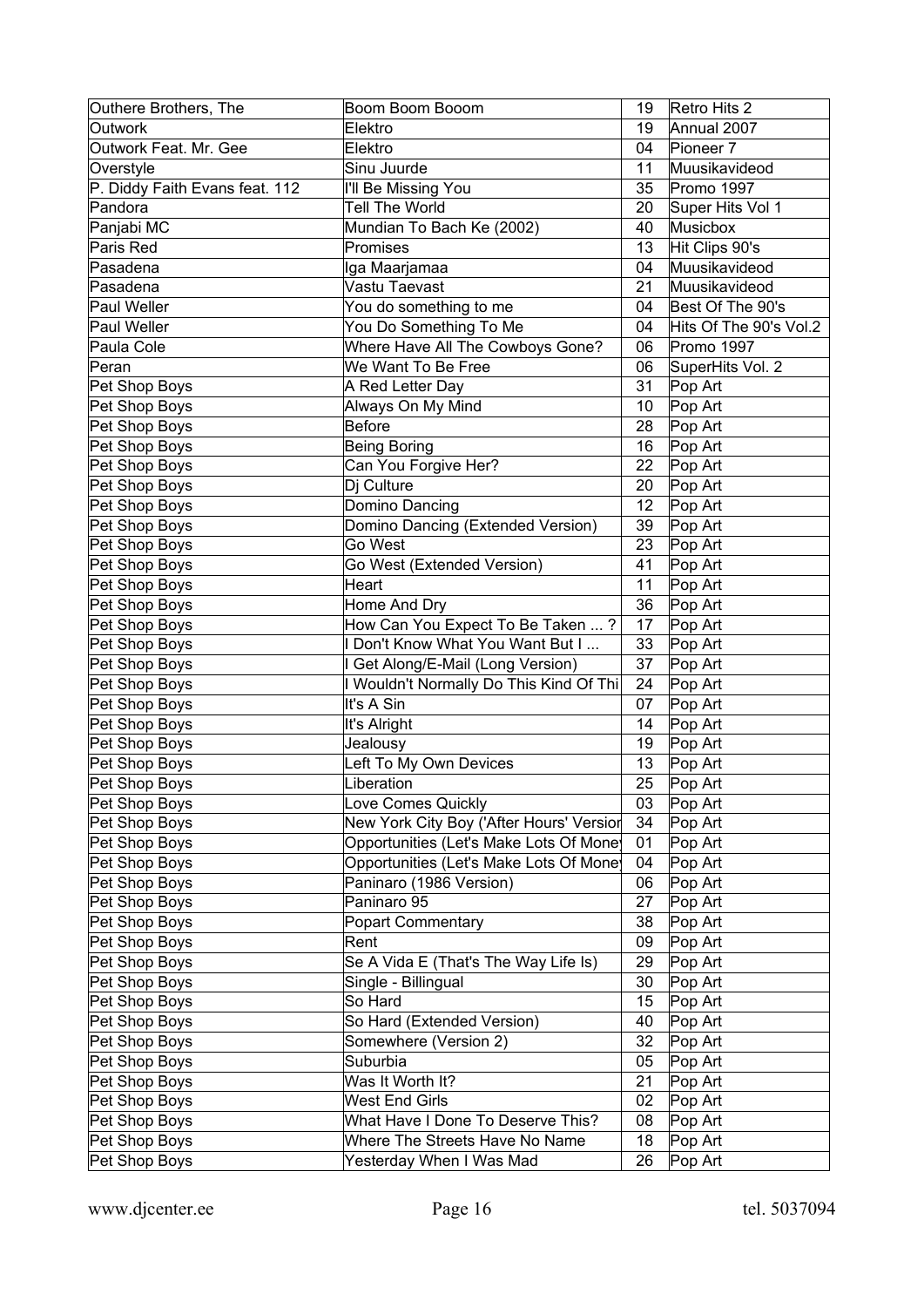| Pet Shop Boys                | You Only Tell Me You Love Me    | 35 | Pop Art                      |
|------------------------------|---------------------------------|----|------------------------------|
| Pet Shop Boys                | <b>West End Girl</b>            | 03 | Promo 80 Vol.2               |
| Peter Schilling              | Major Tom '94 (Engl.)           | 07 | Euro Dance                   |
| Peter Schilling & Boombastic | Major Tom                       | 09 | Retro Hits 2                 |
| Pharao                       | I Show You Secrets              | 12 | Hit Clips 90's               |
| Pixie Twins                  | Raske Loobuda                   | 05 | Muusikavideod                |
| Pointer Sisters              | I'm So Excited                  | 16 | Promo 80 Vol.1               |
| Police, The                  | De Do Do Do De Da Da Da         | 11 | 80s Jukebox                  |
| Police, The                  | Don't Stand So Close To Me      | 39 | Number Ones                  |
| Police, The                  | Every Breath You Take           | 11 | Promo 80 Vol.2               |
| Pompero                      | Pompero                         | 15 | <b>Club Tunes</b>            |
| Porn Kings, The              | Up To No Good                   | 27 | Promo 1997                   |
| Pretenders                   | <b>Brass In Pocket</b>          | 09 | 80s Jukebox                  |
| Ps Troika                    | Kui Meri Oleks Õlu              | 19 | Muusikavideod                |
| Ps Troika                    | Raha Ei Loe                     | 02 | Muusikavideod                |
| Ps Troika                    | Seep                            | 15 | Muusikavideod 2              |
| Pussycat Dolls               | Don't Cha                       | 05 | Number Ones                  |
| Qotsa                        | No One Knows                    | 13 | Number Ones                  |
| Queen                        | A Kind Of Magic                 | 01 | <b>Greatest Video Hits 2</b> |
| Queen                        | <b>Body Language</b>            | 14 | <b>Greatest Video Hits 2</b> |
| Queen                        | <b>Breakthru</b>                | 05 | <b>Greatest Video Hits 2</b> |
| Queen                        | <b>Friends Will Be Friends</b>  | 13 | <b>Greatest Video Hits 2</b> |
| Queen                        | Hammer To Fall                  | 15 | <b>Greatest Video Hits 2</b> |
| Queen                        | I Want It All                   | 02 | <b>Greatest Video Hits 2</b> |
| Queen                        | I Want To Break Free            | 04 | <b>Greatest Video Hits 2</b> |
| Queen                        | It's A Hard Life                | 10 | Greatest Video Hits 2        |
| Queen                        | Las Palabras De Amor            | 12 | Greatest Video Hits 2        |
| Queen                        | One Vision                      | 17 | <b>Greatest Video Hits 2</b> |
| Queen                        | <b>Princes Of The Universe</b>  | 16 | <b>Greatest Video Hits 2</b> |
| Queen                        | Radio Ga Ga                     | 03 | <b>Greatest Video Hits 2</b> |
| Queen                        | Scandal                         | 07 | Greatest Video Hits 2        |
| Queen                        | The Invisible Man               | 11 | <b>Greatest Video Hits 2</b> |
| Queen                        | The Miracle                     | 09 | Greatest Video Hits 2        |
| Queen                        | <b>Under Pressure</b>           | 06 | Greatest Video Hits 2        |
| Queen                        | Who Wants To Live Forever       | 08 | <b>Greatest Video Hits 2</b> |
| Quench                       | Dreams                          | 19 | Clubb Attack                 |
| R. Kelly                     | If I Could Turn Back (1999)     | 30 | Musicbox                     |
| Red Hot Chili Peppers        | Love Rollercoaster              | 42 | Promo 1997                   |
| Regina                       | Day By Day                      | 16 | Euro Dance                   |
| Regina                       | Day By Day (Ghosts)             | 09 | Italian Chart 2004           |
| Remy Shand                   | Take A Message (2002)           | 38 | Musicbox                     |
| Rheingold                    | Dreiklangsdimensionen           | 13 | Retro Hits 2                 |
| <b>Rick Astley</b>           | Sleeping (2001)                 | 33 | Musicbox                     |
| <b>Rick Astley</b>           | Never Gonna Give You Up         | 19 | Promo 80 Vol.1               |
| Righeira                     | No Tengo Dinero                 | 19 | Retro Hits 3                 |
| Rita Coolidge                | All Time High                   | 05 | The Best Of Bond             |
| Roachford                    | Only To Be With You             | 20 | Hit Clips 90's               |
| Robert Cray                  | Right Next Door (Because Of Me) | 15 | Best Of The 80's             |
| Robert Cray                  | Right Next Door (Because Of Me) | 15 | Hits Of The 80's             |
| Robert Palmer                | Looking For Clues               | 12 | 80s Jukebox                  |
| Robert Palmer                | Addicter To Love                | 01 | Best Of The 80's             |
| Robert Palmer                | <b>Addicted To Love</b>         | 01 | Hits Of The 80's             |
| Robert Palmer                | Simply Irresistible             | 08 | Promo 80 Vol.2               |
| Robyn                        | Konichiwa Bitches               | 14 | Club Tunes                   |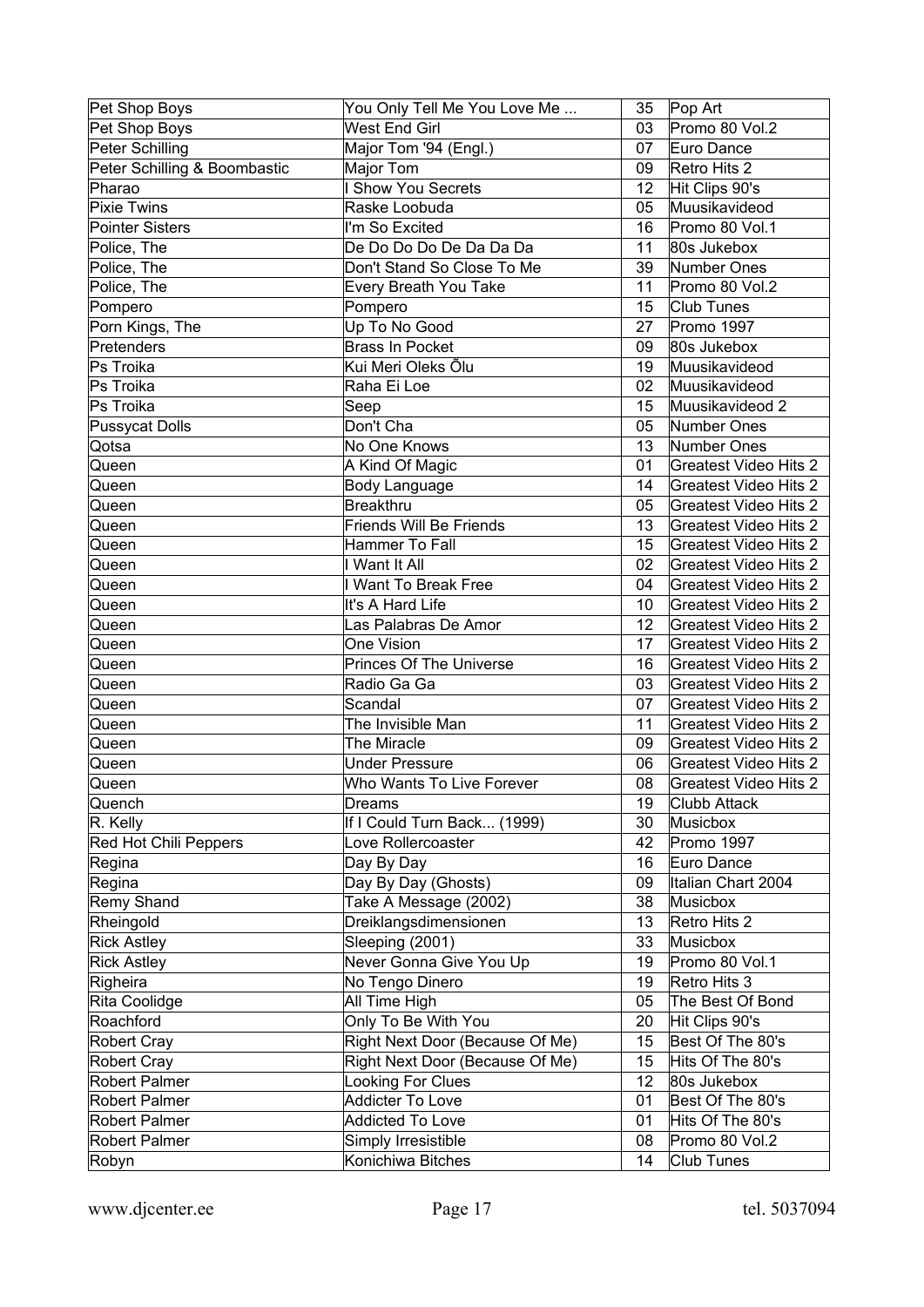| Robyn               | Show Me Love                           | 04       | Promo 1997                           |
|---------------------|----------------------------------------|----------|--------------------------------------|
| Rocco               | Everybody                              | 19       | Super Hits Vol 1                     |
| Rockwellers Vs Mike | Rock With You                          | 06       | Dance Now 2007                       |
| Rod Stewart         | Baby Jane                              | 10       | 80s Jukebox                          |
| Rod Stewart         | What Am I Gonna Do                     | 23       | 80s Jukebox                          |
| rod stewart         | Maggie May                             | 08       | The Hit Collection                   |
| Roger Sanchez       | Lost                                   | 05       | Pioneer <sub>7</sub>                 |
| Rogue Traders       | Voodoo Child                           | 09       | Annual 2007                          |
| Ronan Keating       | When You Say Nothing At All            | 02       | Best Of The 90's                     |
| Ronan Keating       | When You Say Nothing                   | 02       | Hits Of The 90's Vol.2               |
| Ronan Keating       | If Tomorrow Never Comes (2002)         | 35       | Musicbox                             |
| Ronan Keating       | Lovin' Each Day                        | 03       | Top Pops 2001                        |
| Roxette             | A Thing About You                      | 01       | Ballad & Pop Hits                    |
| Roxette             | <b>Almost Unreal</b>                   | 07       | Ballad & Pop Hits                    |
| Roxette             | Anyone                                 | 12       | Ballad & Pop Hits                    |
| Roxette             | Church Of Your Heart                   | 21       | Ballad & Pop Hits                    |
| Roxette             | Crash! Boom! Bang!                     | 08       | Ballad & Pop Hits                    |
| Roxette             | Dangerous                              | 18       | Ballad & Pop Hits                    |
| Roxette             | Dressed For Success                    | 17       | Ballad & Pop Hits                    |
| Roxette             | Fading Like A Flower                   | 04       | Ballad & Pop Hits                    |
| Roxette             | How Do You Do                          | 22       | Ballad & Pop Hits                    |
| Roxette             | It Must Have Been Love                 | 02       | Ballad & Pop Hits                    |
| Roxette             | Joyride                                | 19       | Ballad & Pop Hits                    |
| Roxette             | June Afternoon                         | 25       | Ballad & Pop Hits                    |
| Roxette             | Listen To Your Heart                   | 03       | Ballad & Pop Hits                    |
| Roxette             | Milk And Toast And Honey               | 14       | Ballad & Pop Hits                    |
| Roxette             | <b>Opportunity Nox</b>                 | 15       | Ballad & Pop Hits                    |
| Roxette             | Queen Of Rain                          | 06       | Ballad & Pop Hits                    |
| Roxette             | Run To You                             | 24       | Ballad & Pop Hits                    |
| Roxette             | Salvation                              | 13       | Ballad & Pop Hits                    |
| Roxette             | Sleeping In My Car                     | 23       | Ballad & Pop Hits                    |
| Roxette             | Spending My Time                       | 05       | Ballad & Pop Hits                    |
| Roxette             | <b>Stars</b>                           | 26       | Ballad & Pop Hits                    |
| Roxette             | The Big L                              | 20       | Ballad & Pop Hits                    |
| Roxette             | The Centre Of The Heart                | 27       | Ballad & Pop Hits                    |
| Roxette             | The Look                               | 16       | Ballad & Pop Hits                    |
| Roxette             | Vulnerable                             | 09       | Ballad & Pop Hits                    |
| Roxette             | Wish I Could Fly                       | 11       | Ballad & Pop Hits                    |
| Roxette             | You Don't Understand Me                | 10       | Ballad & Pop Hits                    |
| Roxette             | The Look                               | 15       | Promo 80 Vol.1                       |
| rubettes            | Sugar Baby Love                        | 06       | The Hit Collection                   |
| S Club 7            | Don't Stop Movin'                      | 02       | Top Pops 2001                        |
| Sabrina             | <b>Boys</b>                            | 13       | <b>Retro Hits</b>                    |
| Sabrina             | Boys (Summertime Love)                 | 30       | Italian Chart 2004                   |
| Sam Walker          | Just Can't Get Enough                  | 17       | Euro Dance                           |
| Samantha            | U-Turn                                 | 09       | Dance Now 2                          |
| Samantha Mumba      | Always Come Back To Your Love          | 04       | Top Pops 2001                        |
| Sandra              | (Life May Be) A Big Insanity           | 15       | Complete History                     |
| Sandra<br>Sandra    | Around My Heart<br>Don't Be Aggressive | 13<br>17 | Complete History<br>Complete History |
| Sandra              | <b>Everlasting Love</b>                | 08       | Complete History                     |
| Sandra              | Forever                                | 23       | Complete History                     |
| Sandra              | Heaven Can Wait                        | 10       | Complete History                     |
| Sandra              | Hi Hi Hi                               | 05       | Complete History                     |
|                     |                                        |          |                                      |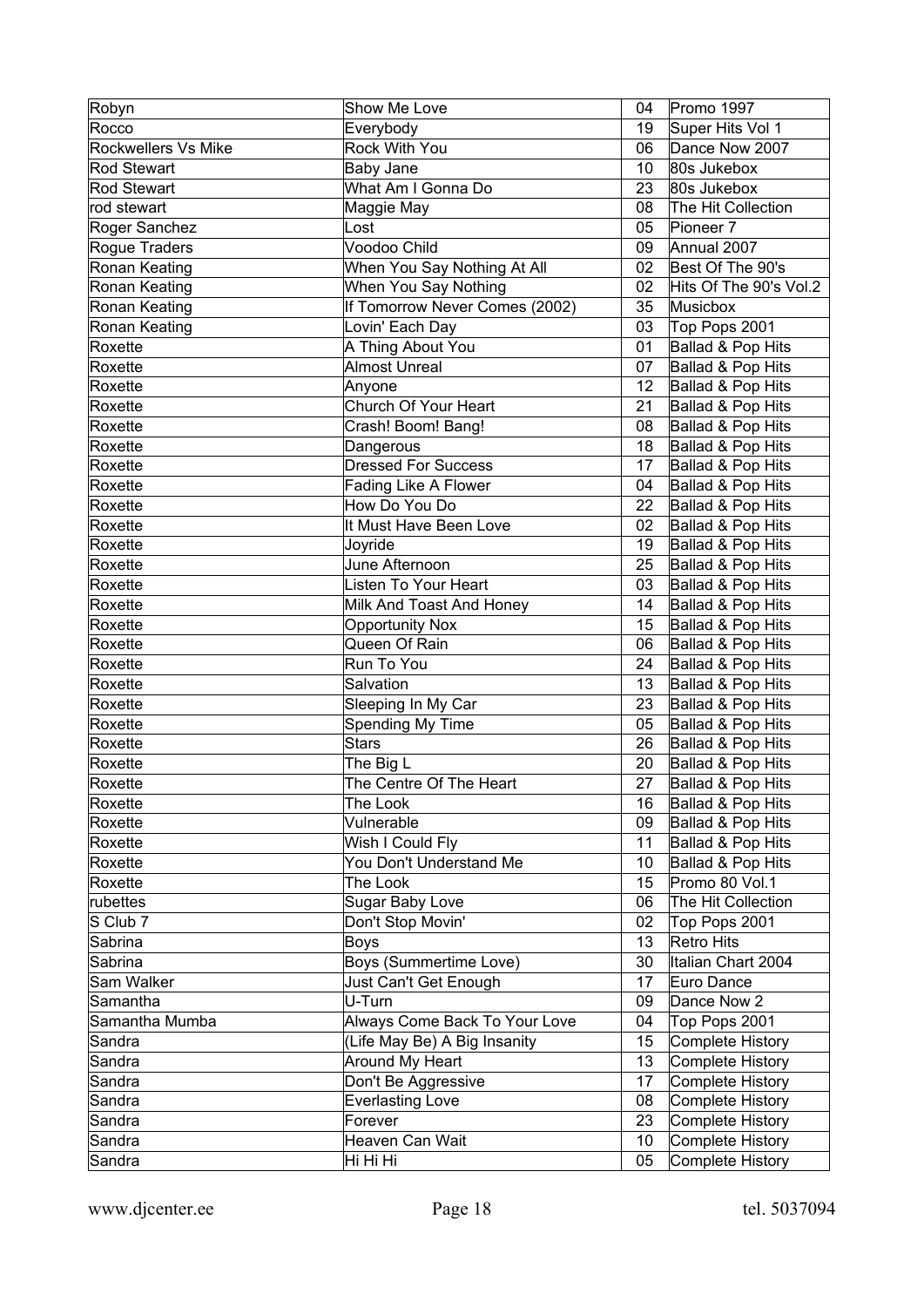| Sandra                      | Hiroshima                        | 14              | Complete History       |
|-----------------------------|----------------------------------|-----------------|------------------------|
| Sandra                      | I Need Love                      | 18              | Complete History       |
| Sandra                      | In The Heat Of The Night         | 02 <sub>2</sub> | Complete History       |
| Sandra                      | Innocent Love                    | 04              | Complete History       |
| Sandra                      | Johnny Wanna Live                | 19              | Complete History       |
| Sandra                      | <b>Little Girl</b>               | 03              | Complete History       |
| Sandra                      | Loreen                           | 06              | Complete History       |
| Sandra                      | Maria Magdalena                  | 01              | Complete History       |
| Sandra                      | Maria Magdalena Remix'93         | 20              | Complete History       |
| Sandra                      | Midnight Man                     | 07              | Complete History       |
| Sandra                      | Nights In White Satin            | 21              | Complete History       |
| Sandra                      | One More Night                   | 16              | Complete History       |
| Sandra                      | Secret Land                      | 11              | Complete History       |
| Sandra                      | Secret Land Remix '99            | 22              | Complete History       |
| Sandra                      | Stop For A Minute                | 09              | Complete History       |
| Sandra                      | We'll Be Together                | 12              | Complete History       |
| Santos                      | Camels                           | 33              | Italian Chart 2004     |
| Sara Jorge                  | <b>Beautiful World</b>           | 09              | Pioneer <sub>7</sub>   |
| Sasha                       | We Can Leave The World (1999)    | 29              | Musicbox               |
| Savage Garden               | To The Moon & Back               | 01              | Hit Clips 90's         |
| Savage Garden               | I Want You                       | 09              | Promo 1997             |
| <b>Scissor Sisters</b>      | <b>Comfortably Nums</b>          | 08              | Number Ones            |
| Scooter                     | Apache Rocks The Bottom!         | 15              | Pioneer <sub>7</sub>   |
| Scorpions                   | Wind Of Change                   | 08              | Hits Of The 90's       |
| Scorpions                   | Wind Of Change (1991)            | 08              | Musicbox               |
| Scorpions, The              | Wind Of Change                   | 03              | Hit Clips 90's         |
| Scorpions, The              | Wind Of Change                   | 30              | Number Ones            |
| Scotty                      | Don't Stop (The Party)           | 16              | <b>Clubb Attack</b>    |
| Seal                        | Crazy                            | 31              | Number Ones            |
| Sequential One              | My Love Is Hot                   | 06              | <b>Clubb Attack</b>    |
| Sequential One              | I Wanna Make You (Formerly Atb!) | 02              | Euro Dance             |
| Shabba Ranks                | Mr. Loverman                     | 09              | Hit Clips 90's         |
| Shabba Ranks Feat. Chevelle | Mr. Loverman (1992)              | 11              | Musicbox               |
| Shanice                     | I Love Your Smile                | 10              | Best Of The 90's       |
| Shanice                     | I Love Your Smile                | 10              | Hits Of The 90's Vol.2 |
| Shannon                     | Let The Music Play               | 05              | Retro Hits             |
| Shaun Baker                 | Explode 2                        | 17              | <b>Club Tunes</b>      |
| Sheena Easton               | For Your Eyes Only               | 02 <sub>2</sub> | The Best Of Bond       |
| <b>Sheryl Crow</b>          | Everyday Is A Winding Road       | 38              | Promo 1997             |
| <b>Shirley Bassey</b>       | Goldfinger (Live)                | 06              | The Best Of Bond       |
| <b>Shocking Blue</b>        | Venus                            | 02              | The Hit Collection     |
| Simple Minds                | Don't You                        | 07              | Promo 80 Vol.1         |
| <b>Singer Vinger</b>        | Massikommunikatsioon             | 16              | Muusikavideod          |
| <b>Singer Vinger</b>        | Koduke                           | 13              | Muusikavideod 2        |
| Sisqo                       | <b>Thong Song</b>                | 19              | Number Ones            |
| Sister Sledge               | All American Girls               | 15              | Disco Inferno          |
| Snap!                       | Rhythm Is A Dancer               | 01              | 90's Hit Explosion     |
| Snap!                       | The Power (1990)                 | 06              | Musicbox               |
| Snoop Dogg                  | Let's Get Blown                  | 06              | Number Ones            |
| Sobe                        | Moon In The Mind                 | 15              | Muusikavideod          |
| Soft Cell                   | <b>Tainted Love</b>              | 03              | Best Of The 80's       |
| Soft Cell                   | <b>Tainted Love</b>              | 03              | Hits Of The 80's       |
| Solu Music Feat. Kimbee     | Fade                             | 06              | Pioneer 7              |
| Sophie B. Hawkins           | Right Beside You                 | 19              | Hit Clips 90's         |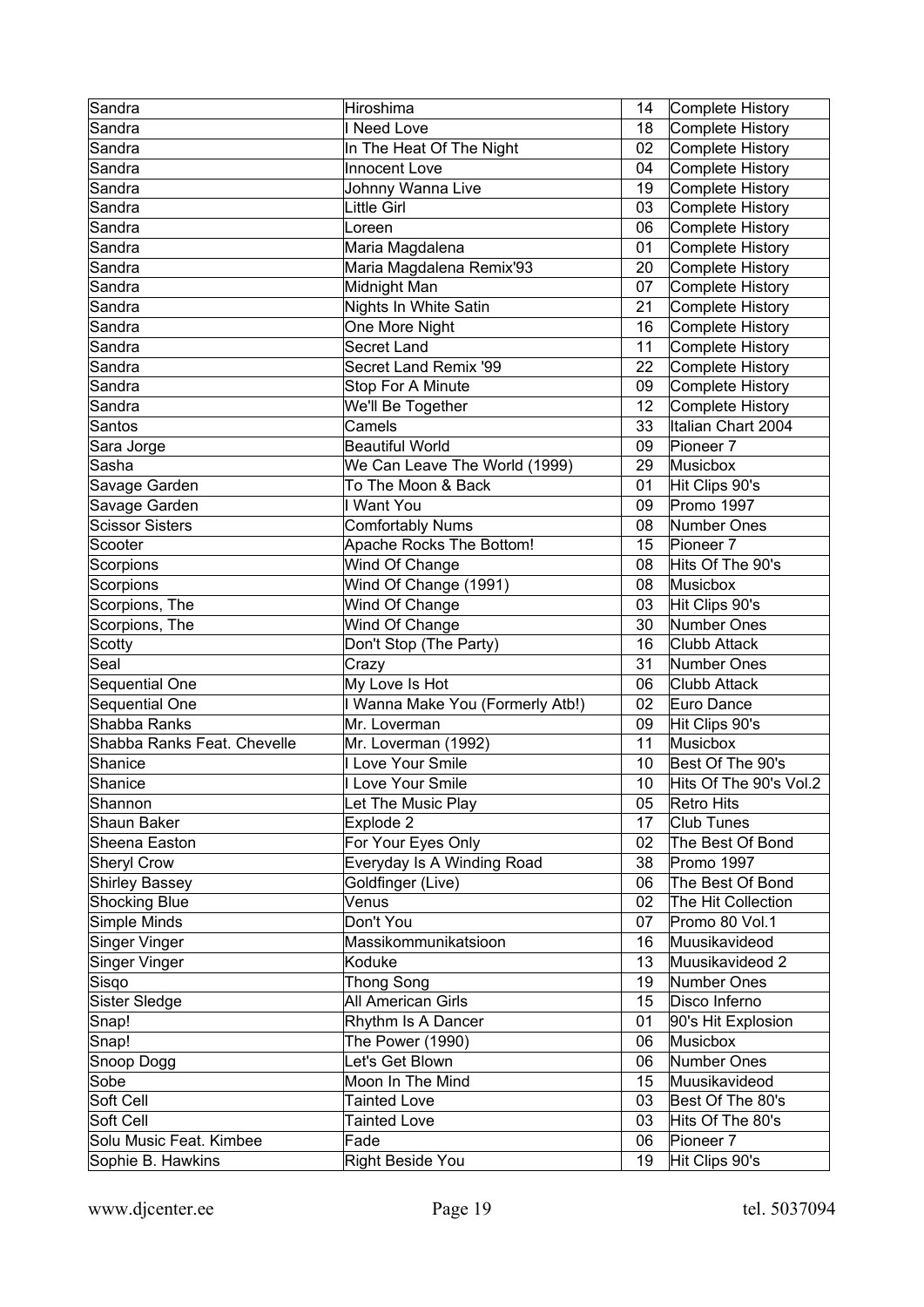| Soul Asylum                        | Runaway Train                       | 02               | Hit Clips 90's       |
|------------------------------------|-------------------------------------|------------------|----------------------|
| Soul Militia                       | Freak In Me                         | 11               | Muusikavideod 2      |
| Sound De-Zign                      | <b>Happiness</b>                    | 07               | <b>Clubb Attack</b>  |
| Space                              | Magic Fly                           | 03               | Retro Hits 2         |
| Spandau Ballet                     | Only When You Leave                 | 03               | 80s Jukebox          |
| Specials, The                      | A Message To You, Rudy              | 15               | 80s Jukebox          |
| <b>Spice Girls</b>                 | Wannabe                             | 01               | Promo 1997           |
| Spin Doctors                       | Two Princes                         | 04               | Hit Clips 90's       |
| Spooky Tooth                       | That Was Only Yesterday             | 13               | Let It Rock          |
| Squeeze                            | Tempted                             | 13               | Best Of The 80's     |
| Squeeze                            | Tempted                             | 13               | Hits Of The 80's     |
| Ssl 9000                           | Arrival                             | 17               | <b>Clubb Attack</b>  |
| Stars On 54 (Ultranate)            | If You Could Read My Mind           | 40               | Italian Chart 2004   |
| Status Quo                         | The Wanderer                        | 16               | Best Of The 80's     |
| Status Quo                         | The Wanderer                        | 16               | Hits Of The 80's     |
| status quo                         | Down, Down                          | 07               | The Hit Collection   |
| <b>Stephen Gately</b>              | Stay                                | 08               | Top Pops 2001        |
| Steppenwolf                        | Born To Be Wild                     | 07               | Let It Rock          |
| Stereo Mc's                        | Connected                           | 06               | Hits Of The 90's     |
| Stereo Mc's                        | Deep Down & Dirty                   | 10               | Top Pops 2001        |
| <b>Steve Winwood</b>               | <b>Higher Love</b>                  | 08               | Best Of The 80's     |
| Steve Winwood                      | <b>Higher Love</b>                  | 08               | Hits Of The 80's     |
| Steve Winwood                      | <b>Higher Love</b>                  | 36               | Number Ones          |
| <b>Stone The Crows</b>             | Danger Zone                         | 17               | Let It Rock          |
| <b>Stray Cats</b>                  | Sexy And 17                         | 17               | 80s Jukebox          |
| Sugar Ray feat. Super Cat          | Fly                                 | 37               | Promo 1997           |
| Sugarhill Gang                     | Rapper's Delight                    | 10               | Disco Inferno        |
| Supafly Inc.                       | Moving Too Fast                     | 15               | Annual 2007          |
| Supermode                          | Tell Me Why                         | 04               | Annual 2007          |
| Supermode                          | Tell Me Why                         | 03               | Pioneer <sub>7</sub> |
| Supreme Dream Team Vc Ck           | Dreamer                             | 38               | Italian Chart 2004   |
| Survivor                           | Eye Of The Tiger                    | 20               | Promo 80 Vol.2       |
| Sõpruse Puiestee                   | 1905                                | 06               | Muusikavideod 2      |
| Sõpruse Puiestee                   | Olen Õnnelik, Et Inimesed On Ilusad | 24               | Muusikavideod 2      |
| Syke 'N' Sugarstarr Feat. A.Prince | Are You (Watching Me Watching You)  | 14               | Pioneer <sub>7</sub> |
| Sylver                             | Why                                 | 08               | Dance Now 2007       |
| Sylver                             | Livin' My Life                      | 03               | Super Hits Vol 1     |
| Sylver                             | <b>Shallow Water</b>                | 09               | SuperHits Vol. 2     |
| Syndicate Of Law                   | Right On Time                       | 15 <sub>15</sub> | SuperHits Vol. 2     |
| Zhi-Vago                           | Celebrate (The Love)                | 04               | Clubb Attack         |
| Zhi-Vago                           | Celebrate (The Love)                | 12 <sup>°</sup>  | Euro Dance           |
| Zz Top                             | <b>Burger Man</b>                   | 11               | <b>Greatest Hits</b> |
| Zz Top                             | Gimme All Your Lovin                | 01               | <b>Greatest Hits</b> |
| Zz Top                             | Give It Up                          | 09               | <b>Greatest Hits</b> |
| Zz Top                             | Legs                                | 03               | <b>Greatest Hits</b> |
| Zz Top                             | My Heads In Mississippi             | 10               | <b>Greatest Hits</b> |
| Zz Top                             | Rough Boy                           | 07               | <b>Greatest Hits</b> |
| Zz Top                             | Sharp Dressed Man                   | 02               | <b>Greatest Hits</b> |
| Zz Top                             | <b>Sleeping Bag</b>                 | 05               | <b>Greatest Hits</b> |
| Zz Top                             | <b>Stages</b>                       | 06               | <b>Greatest Hits</b> |
| Zz Top                             | Tv Dinners                          | 04               | <b>Greatest Hits</b> |
| Zz Top                             | Velcro Fly                          | 08               | <b>Greatest Hits</b> |
| Zz Top                             | Viva Las Vegas                      | 12               | <b>Greatest Hits</b> |
| Zucchero                           | Senza Una Donna                     | 05               | Best Of The 90's     |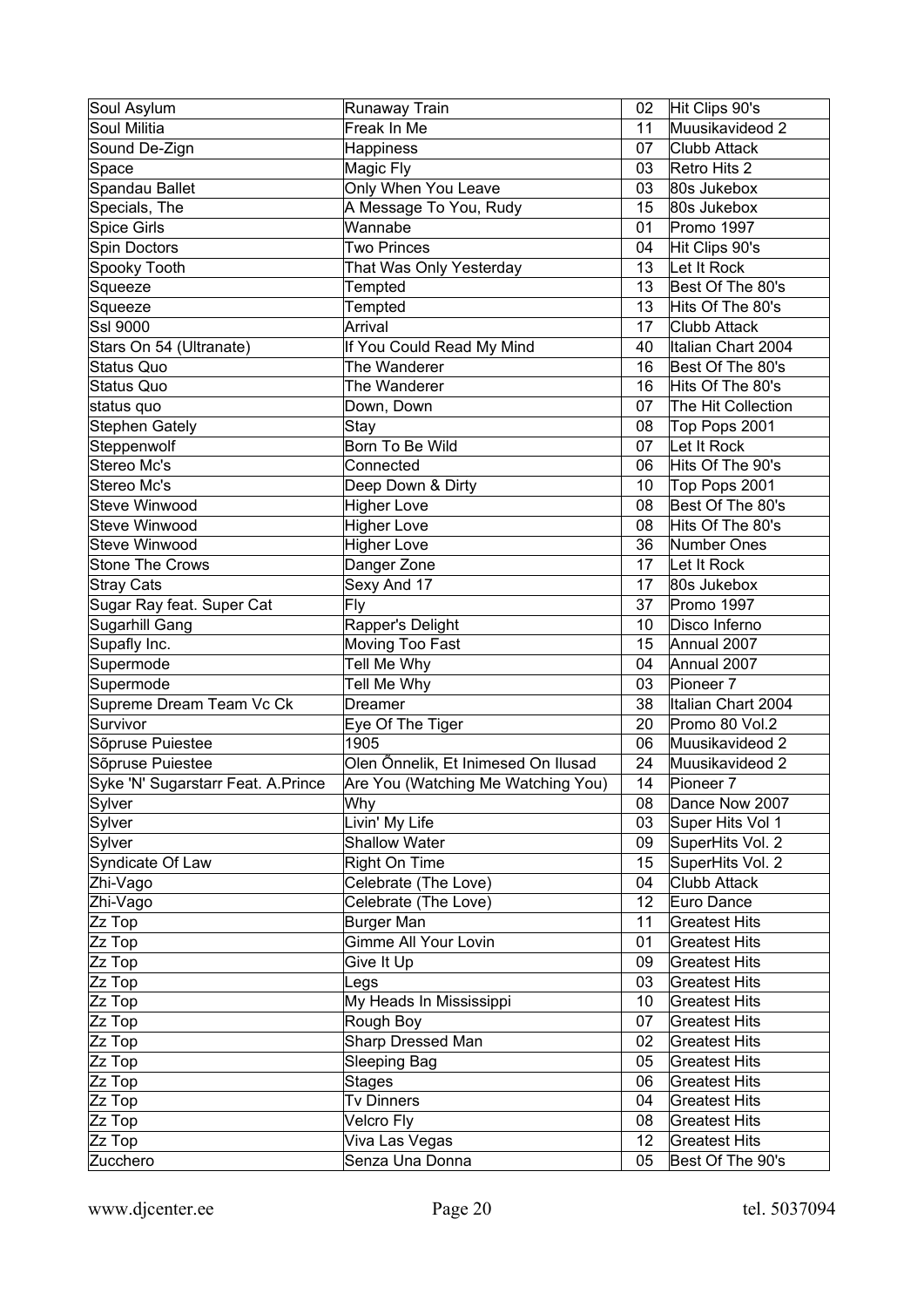| Zucchero                            | Senza Una Donna                       | 05       | Hits Of The 90's Vol.2                |
|-------------------------------------|---------------------------------------|----------|---------------------------------------|
| T-Funk Feat. Katie Underwood        | Be Together                           | 16       | Annual 2007                           |
| T-Spoon                             | Sex On The Beach                      | 11       | SuperHits Vol. 2                      |
| T.Rex                               | Get It On                             | 04       | The Hit Collection                    |
| <b>Talk Talk</b>                    | Such A Shame                          | 04       | 80s Jukebox                           |
| Tatu                                | All The Things She Said               | 12       | Number Ones                           |
| <b>Taylor Dayne</b>                 | Tell It To My Heart                   | 08       | Promo 80 Vol.1                        |
| <b>Tears For Fears</b>              | Shout                                 | 04       | Hits Of The 80's                      |
| <b>Tears For Fears</b>              | Shout                                 | 04       | Best Of The 80's                      |
| <b>Tears For Fears</b>              | Shout                                 | 06       | Promo 80 Vol.1                        |
| Technotronic                        | Pump Up The Jam (The Sequel)          | 08       | 90's Hit Explosion                    |
| Technotronic                        | Get Up!                               | 15       | Dance Now 2007                        |
| Technotronic                        | Get Up!                               | 18       | Retro Hits 3                          |
| Technotronic                        | Pump Up The Jam                       | 14       | Clubb Attack                          |
| Texas                               | Say What You Want                     | 26       | Number Ones                           |
| The Cardigans                       | Lovefool                              | 01       | Best Of The 90's                      |
| <b>The Cristians</b>                | <b>Harvest For The World</b>          | 11       | Best Of The 80's                      |
| The Cure                            | Just Like Heaven                      | 02       | Best Of The 80's                      |
| The Four Tops                       | Don't Walk Away                       | 19       | Disco Inferno                         |
| The Gap Band                        | <b>Burn Rubber On Me</b>              | 11       | Disco Inferno                         |
| The Jackons                         | Blame It On The Boogie                | 17       | Disco Inferno                         |
| The Jam                             | <b>Town Called Malice</b>             | 14       | Best Of The 80's                      |
| The Music Of 007                    | Various - The Bond Sound              | 07       | The Best Of Bond                      |
| The Sunclub                         | Boom Boom                             | 07       | SuperHits Vol. 2                      |
| Third Eye Blind                     | Semi-Charmed Life                     | 43       | Promo 1997                            |
| Thomas D                            | Rückenwind                            | 06       | Hit Clips 90's                        |
| Tiësto Feat. Bt                     | <b>Break My Fall</b>                  | 01       | Dance Now 2                           |
| Tiësto Vs. Maxi Jazz                | Dance 4 Life                          | 01       | Dance Now 2007                        |
| Till West & Dj Delicious            | Same Man                              | 10       | Annual 2007                           |
| <b>Tina Turner</b>                  | Goldeneye                             | 03       | The Best Of Bond                      |
| <b>TNN</b>                          | La Cucamarcha                         | 19       |                                       |
|                                     |                                       |          | 90's Hit Explosion<br>Muusikavideod 2 |
| Toe Tag<br>Tom Jones Feat, Mousse T | Legendaarne                           | 02<br>28 | Musicbox                              |
|                                     | Sex Bomb (1999)                       |          |                                       |
| Tom Novy Feat. Michael Marshall     | Your Body                             | 11       | Annual 2007                           |
| <b>Tom Snare</b>                    | Philosophy                            | 13       | Pioneer <sub>7</sub>                  |
| Tomcraft                            | Loneliness                            | 01       | Super Hits Vol 1                      |
| <b>Tori Amos</b>                    | <b>Cornflake Girl</b>                 | 28       | Number Ones                           |
| <b>Transvision Vamp</b>             | I Want Your Love                      | 07       | Best Of The 80's                      |
| <b>Transvision Vamp</b>             | I Want Your Love                      | 07       | Hits Of The 80's                      |
| Trick & Kubic feat. Valeska         | Easy                                  | 03       | <b>Club Tunes</b>                     |
| Tuberkuloited                       | Ole Mu Silmades                       | 13       | Muusikavideod                         |
| Twenty 4 Seven                      | Is It Love                            | 11       | Retro Hits 3                          |
| Twenty 4 Seven feat. Elle           | Like Flames                           | 06       | Club Tunes                            |
| Two Cowboys                         | Everybody'S Gonfi-Gon                 | 20       | Retro Hits 3                          |
| <b>Two Cowboys</b>                  | Everybody Gonfi-Gon                   | 29       | Italian Chart 2004                    |
| U2                                  | Stuck In A Moment You Can't Get Out C | 20       | Top Pops 2001                         |
| <b>UB40</b>                         | Red Red Wine                          | 16       | Promo 80 Vol.2                        |
| Usher                               | You Make Me Wanna                     | 31       | Promo 1997                            |
| Valerie Dore                        | The Night                             | 03       | Retro Hits                            |
| Valerie Dore                        | The Night                             | 12       | Italian Chart 2004                    |
| Van Gogh                            | Don't Blame Me                        | 20       | Muusikavideod                         |
| Vanessa Williams                    | Save The Best For Last                | 16       | Best Of The 90's                      |
| Vanessa Williams                    | Save The Best For Last                | 16       | Hits Of The 90's Vol.2                |
| Vanilla Ninja                       | Nagu Rockstaar                        | 08       | Muusikavideod                         |